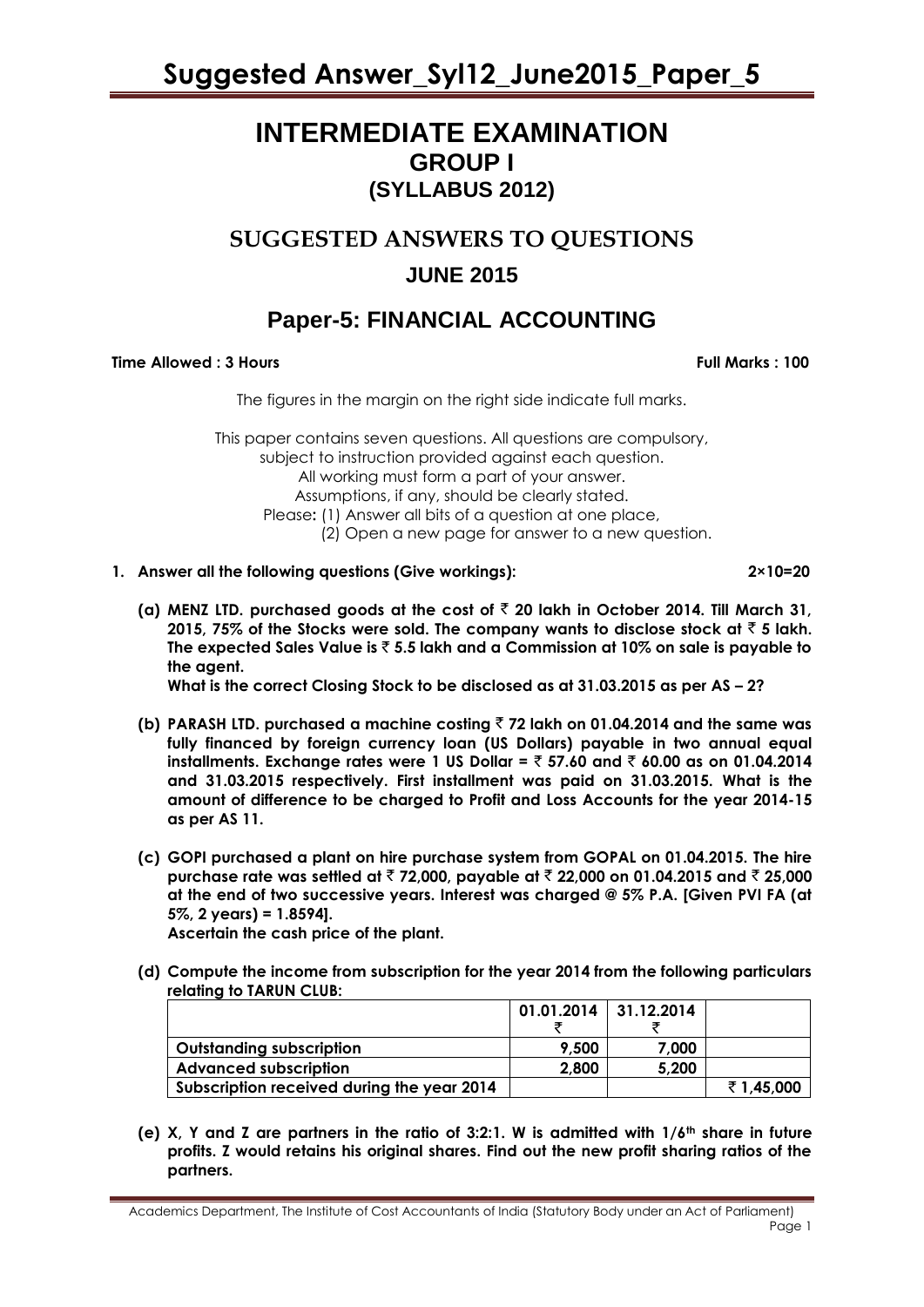- **(f) ANKIT LTD. provided the following particulars: Debtor's ledger includes** ` **5,000 due from Kumar & Co. Creditor's ledger includes** ` **3,000 due to Kumar & Co. Give Journal Entry to record the above under Self-Balancing System.**
- **(g) From the information of AMBA LTD. received from its branch – AB, calculate the invoice price of goods sent to branch and Profit included thereon. Goods received from H.O. (AMBA LTD)** ` **1,00,000 Goods in transit from H.O.** ` **50,000 Goods are invoiced to branch at cost plus 25%.**
- **(h) NUPUR CONSTRUCTION LTD. obtained a contract for construction of a Fly-Over. Following information is available for the year ended March 31, 2015:**

|                                                                                       | $\bar{\tau}$ in Lakh |
|---------------------------------------------------------------------------------------|----------------------|
| <b>Total Contract Price</b>                                                           | 500                  |
| Work certified                                                                        | 300                  |
| Work not certified                                                                    | 50                   |
| <b>Estimated further cost to completion</b>                                           | 190                  |
| Progress payment received                                                             | 200                  |
| What will be the foreseeable loss to be shown in the accounts of 2014-15 as per AS–7. |                      |

**(i) GRIZA LIFE INSURANCE CO. LTD. furnishes the following information:**

| Life Insurance Fund as on 31.03.2014                               | 26,56,000 |
|--------------------------------------------------------------------|-----------|
| Net Liability on 31.03.2014 as per actuarial valuation             | 10,34,000 |
| Interim Bonus paid to Policy holders during inter valuation period | 1,23,800  |
| Amount proposed to carry forward amount of                         | 2,55,000  |
| What is the amount of share of Shareholders?                       |           |

**(j) CHANDU purchased 2,500, 12% Debenture of MENZ LTD. on May 1, 2015 at** ` **108 cuminterest (full value of debentures** ` **100). Interest is paid on 30th June and 31st December in every year.** 

**Ascertain the amount of interest and cost of debentures.** 

#### **Answer:**

1. (a) As per AS – 2, valuation of inventories, inventory should be valued as per cost price or net realizable value, whichever is lower. In the given problem cost price  $\bar{\tau}$  5 lakh.

Net realizable value is  $(100 - 10)$ % of ₹ 5,50,000 = ₹ 4,95,000. So, value of closing stock should be taken as  $\bar{\tau}$  4,95,000 being the lower.

(b) Foreign currency loan =  $(272 \text{ lakh}/57.60) = $1.25 \text{ lakh}$ .

Exchange difference = 
$$
$ 1.25
$$
 lakh (US dollar) × (60 – 57.60)

=  $1.25 \times 2.40 = \overline{5}$  3 lakh (including exchange loans on payment of 1st installment)

The entire loss due to exchange difference should be charged to profit and loss account for  $2014 - 15$ .

(c)

| <b>Particulars</b>         |        |
|----------------------------|--------|
| ₹ 25,000 × 1.8594          | 46,485 |
| Cash payment on 01.04.2015 | 22,000 |
| Cash price                 | 68,485 |

Academics Department, The Institute of Cost Accountants of India (Statutory Body under an Act of Parliament) Page 2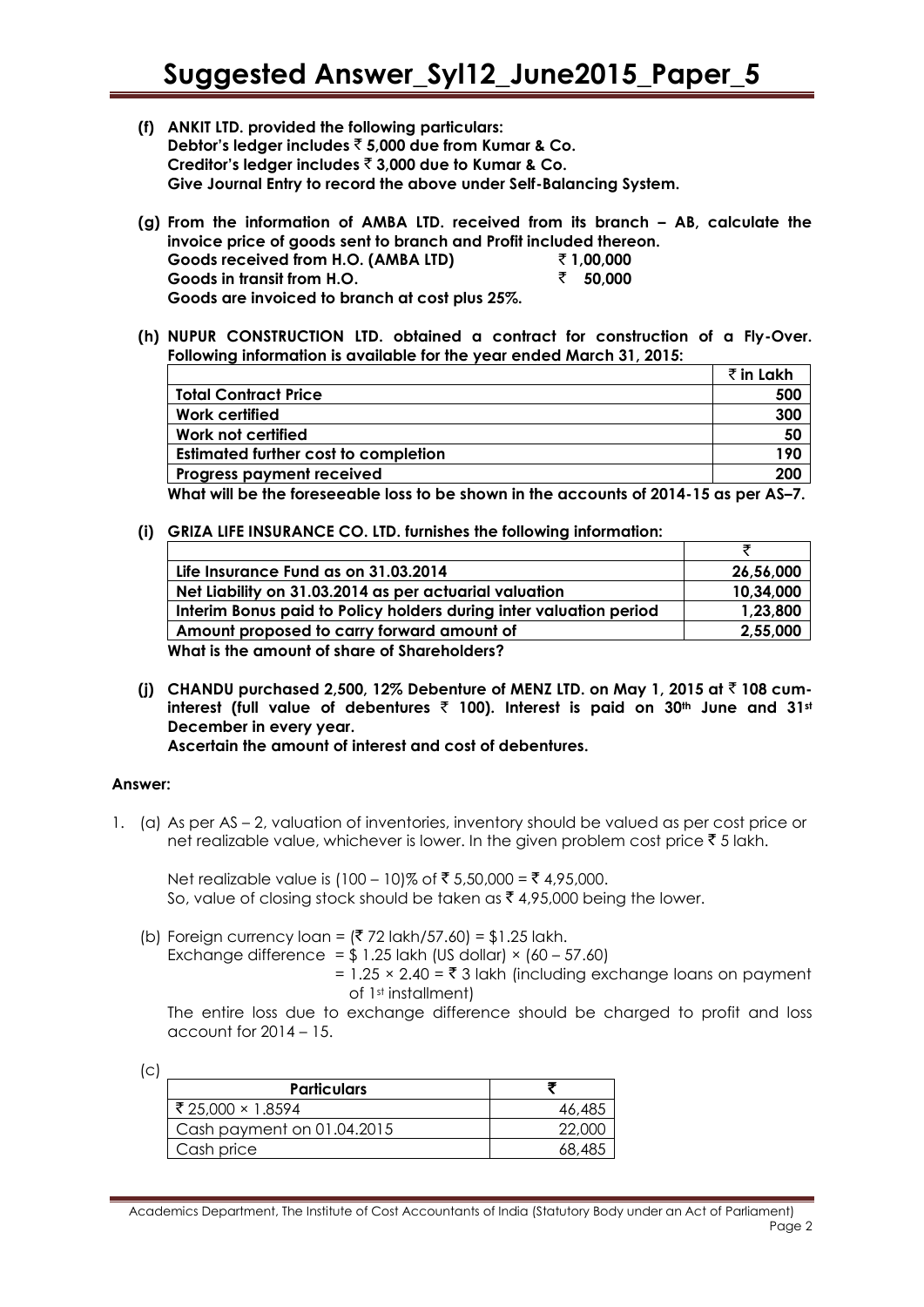#### (d) **Computation of Subscription**

| <b>Particulars</b>                |       |          |
|-----------------------------------|-------|----------|
| Subscription received during 2014 |       | 1,45,000 |
| (+) O/S Subscription (31.12.2014) | 7,000 |          |
| Advance subscription (01.01.2014) | 2,800 | 9,800    |
|                                   |       | 1,54,800 |
| (-) O/S Subscription (01.01.2014) | 9,500 |          |
| Advance subscription (31.12.2014) | 5,200 | 14,700   |
| Subscription Income for 2014      |       | 1,40,100 |

#### **Alternative Solution**

| <b>Subscription Account</b><br>Dr. |               | Cr.                |               |
|------------------------------------|---------------|--------------------|---------------|
| <b>Particulars</b>                 | Amount<br>(₹) | <b>Particulars</b> | Amount<br>(₹) |
| To, Balance b/d                    | 9,500         | By, Balance b/d    | 2,800         |
| (Opening Arrear)                   |               | (Opening advance)  |               |
| <b>To, Income and Expenditure</b>  | 1,40,100      | By, Receipts and   | 1,45,000      |
| (Balance in figure)                |               | Payments A/c       |               |
| To, Balance c/d                    | 5,200         | By, Balance c/d    |               |
| (Closing Advance)                  |               | (Closing Arrear)   | 7,000         |
|                                    | 1,54,800      |                    | 1,54,800      |

 $(e)$  Let total sh

| Let fotal share be |                                                 | $=$ $\blacksquare$                                          |         |
|--------------------|-------------------------------------------------|-------------------------------------------------------------|---------|
| Share of Z and W   |                                                 | $= 1/6 + 1/6$                                               | $= 1/3$ |
| Remaining Share    |                                                 | $= 1 - 1/3$                                                 | $= 2/3$ |
|                    | Share of X and Y: in the share of old ratio 3:2 |                                                             |         |
| X share            | $= 3/5$ of 2/3                                  | $= 6/15$                                                    |         |
| Y share            | $= 2/5$ of 2/3                                  | $= 4/15$                                                    |         |
|                    |                                                 | New ratio of X, Y, Z and W = $6/15:4/15:1/6:1/6 = 12:8:5:5$ |         |

#### (f) **Journal Entries**

| <b>Particulars</b>                | Dr. (₹` | Cr. (₹) |
|-----------------------------------|---------|---------|
| Creditors Ledger - Adjustment A/c | 3,000   |         |
| To Debtors Ledger Adjustment A/c  |         | 3,000   |

(g) Invoice price of the goods sent to the branch =  $\bar{f}$  1,00,000 +  $\bar{f}$  50,000 =  $\bar{f}$  1,50,000. Profit (Loading) = ₹ 1,50,000 × 25/125 = ₹ 30,000

#### (h) **Calculation of Foreseeable loss:**

| <b>Particulars</b>                        | $\bar{\tau}$ in lakh |
|-------------------------------------------|----------------------|
| Work certified                            |                      |
| Add: Work not certified                   | 5С                   |
| Add: Estimated further cost of completion |                      |
|                                           | 54C                  |
| Less: Contract price                      |                      |
| Foreseeable loss                          |                      |

#### (i) **Computation of Share of Shareholders**

| <b>Particulars</b>                   |           |
|--------------------------------------|-----------|
| Life Insurance Fund as on 31.03.2014 | 26,56,000 |
| Less: Net liability                  | 10,34,000 |
| Profit / Surplus                     | 16,22,000 |
| Add: Interim bonus paid              | 1,23,800  |
|                                      | 17,45,800 |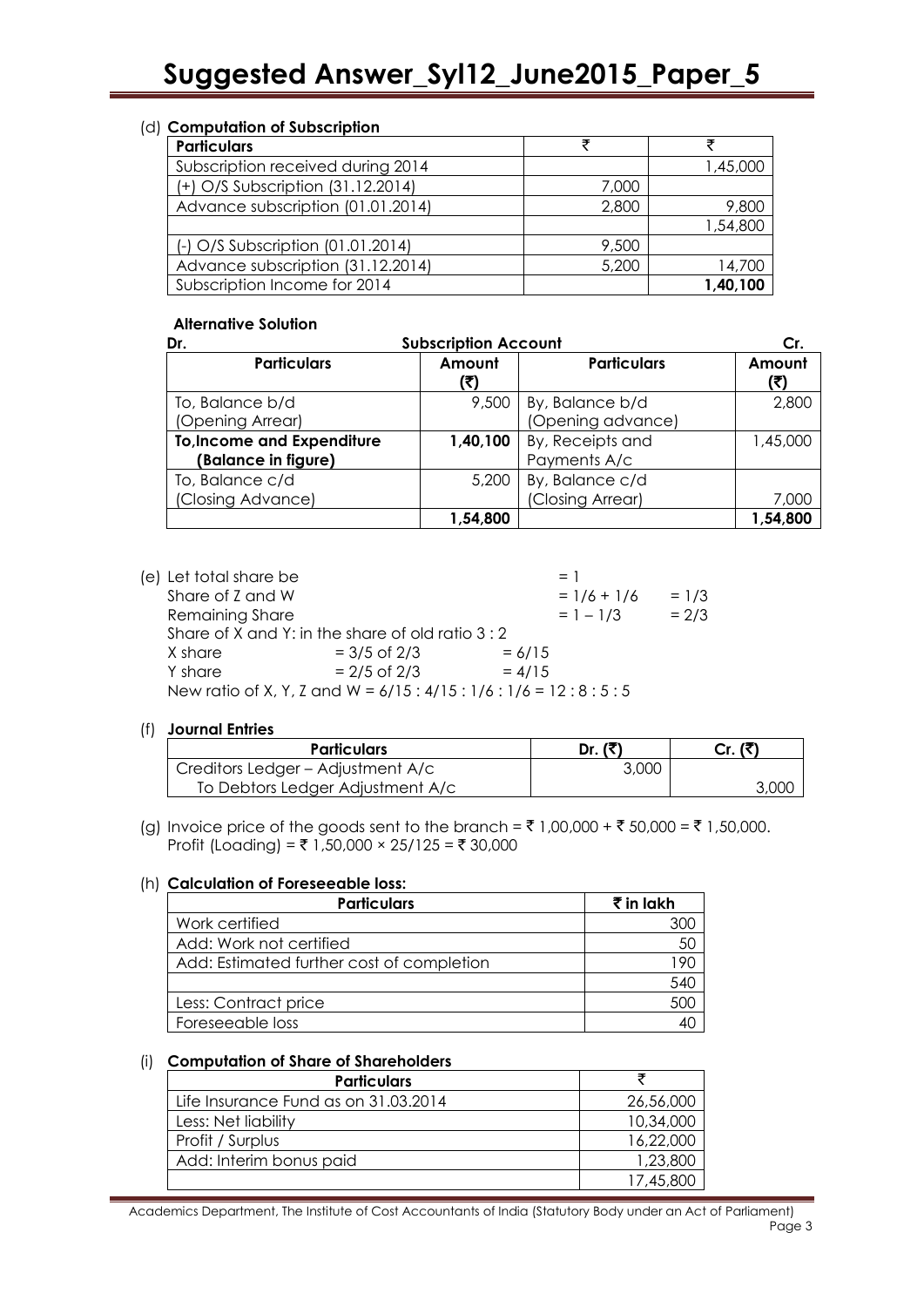| Less: Propose to carry forward               | 2,55,000  |
|----------------------------------------------|-----------|
|                                              | 14,90,800 |
| Share of shareholders ( $@$ 5% of 14,90,800) | 74,540    |

#### (j) **Cost of Investment**

| <b>Particulars</b>                                         |          |
|------------------------------------------------------------|----------|
| Total payments to be made $-2,500 \times \overline{5}$ 108 | 2,70,000 |
| Less: Inclusion of interest to be excluded:                | 10,000   |
| (from 01.01.2015 to 01.05.2015 i.e., 4 months)             |          |
| $({\overline{\xi}} 2,50,000 \times 0.12 \times 4/12)$      |          |
| Cost of Investment                                         | 2,60,000 |

Cost of Investment  $\bar{\xi}$  2,60,000; Interest  $\bar{\xi}$  10,000

#### **2. Answer any two questions (Carrying 4 marks each):**

**(a) Journalize the following transactions in the books of SHIVA.**

| 01.05.2015 Started business with $\bar{\tau}$ 5,00,000 of which 50% amount was borrowed<br>from SBI and 20% amount was borrowed from his sister Patta. |
|--------------------------------------------------------------------------------------------------------------------------------------------------------|
| 05.05.2015   Purchased goods from Chinu Mart worth $\bar{\tau}$ 1,60,000 at 25% trade<br>discount and 40% amount paid in cash.                         |
| 08.05.2015 Sold goods to Satish $\bar{\tau}$ 60,000 at 20% trade discount and received $\frac{1}{4}$<br>amount in cash                                 |
| 15.05.2015   Paid to Chinu Mart $\bar{z}$ 69,500 in full settlement of A/c                                                                             |
|                                                                                                                                                        |

- **(b) The Cash Book of PRARTHANA show** ` **8,364 as the balance at bank as on 31st March, 2015 but you find that this does not agree with the balance as per the Bank Pass Book. On scrutiny, you find the following discrepancies:** 
	- **(i)** On 15<sup>th</sup> March, the payments side of the Cash Book was undercast by  $\bar{z}$  100.
	- **(ii) A cheque for** ` **131 issued on 25th March, was recorded in the cash column.**
	- (iii) One deposit of  $\bar{\tau}$  150 was recorded in the Cash Book as if there is not Bank **Column therein.**
	- **(iv) On 18th March, the debit balance of** ` **1,526 as on the previous day, was brought forward as a credit balance.**
	- (v) Of the total cheques amounting to  $\bar{\tau}$  11,514 drawn in the last week of March, **cheques aggregating** ` **7,815 were encashed on March.**
	- **(vi) Dividends of** ` **250 collected by the Bank and subscription of** ` **100 paid by it, were not recorded in the Cash Book.**

**(vii)One outgoing cheque of** ` **350 was recorded twice in the Cash Book. Required:** 

**Prepare a Bank Reconciliation Statement as on 31st March, 2015. [4]**

- 
- **(c) JIMIRA LTD. bought a machine on 30.09.2014 at a price of** ` **248 Lakh after charging 6% Sales Tax and giving a trade discount of 1.3% on the quoted price. Transport charges and installation charges were 0.30% and 0.75% respectively on the quoted price. To meet machine purchase a loan of** ` **240 lakh was taken from the bank on which interest at 12% P.A. was to be paid. Expenditure incurred on trial run was materials, wages and overheads** ` **24,000,** ` **18,000 and** ` **11,000 respectively. Machine was ready for use on 01.12.2014. However, it was actually put to use only on 01.05.2015. Entire loan amount remain unpaid on 01.05.2015. Required:**

**Find the cost of machine as per AS – 10. [4]**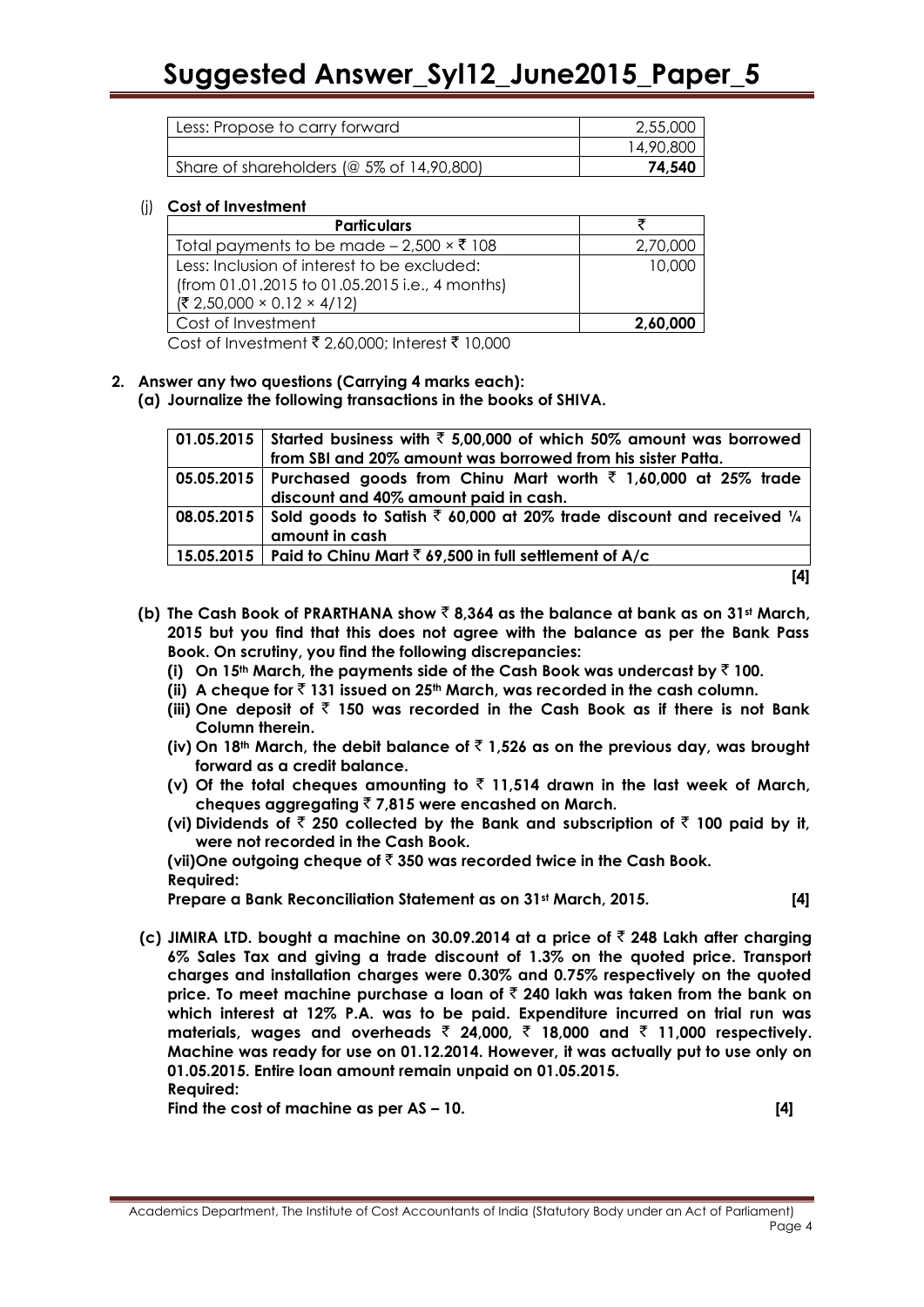#### **Answer:**

#### 2. (a)

|          | <b>Journal of SHIVA</b>        |     |      | Dr.      | Cr.      |
|----------|--------------------------------|-----|------|----------|----------|
| Date     | <b>Particulars</b>             |     | L.F. | (?)      | (₹)      |
| 01.05.15 | Cash / Bank A/c                | Dr. |      | 5,00,000 |          |
|          | To Loan from SBI A/c           |     |      |          | 2,50,000 |
|          | To Loan from Patta A/c         |     |      |          | 1,00,000 |
|          | To Capital A/c                 |     |      |          | 1,50,000 |
|          | (Being capital brought in)     |     |      |          |          |
| 05.05.15 | Purchases A/c (1,60,000 × 75%) | Dr. |      | 1,20,000 |          |
|          | To Cash A/c                    |     |      |          | 48,000   |
|          | To Chinu Mart A/c              |     |      |          | 72,000   |
|          | (Goods purchased )             |     |      |          |          |
| 08.05.15 | Satish A/c                     | Dr. |      | 36,000   |          |
|          | Cash A/c                       | Dr. |      | 12,000   |          |
|          | To Sales                       |     |      |          | 48,000   |
|          | (Being goods sold)             |     |      |          |          |
| 15.05.15 | Chinu Mart A/c                 | Dr. |      | 72,000   |          |
|          | To Cash A/c                    |     |      |          | 69,500   |
|          | To Discount A/c                |     |      |          | 2,500    |
|          | Being amount paid to Chinu)    |     |      |          |          |

(b)

#### **PRARTHANA**

#### **Bank Reconciliation Statement as at 31st March 2015**

| <b>Particulars</b>                                                                                        | Amount<br>اح) | Amount |
|-----------------------------------------------------------------------------------------------------------|---------------|--------|
| Debit Balance as per Cash Book                                                                            |               | 8,364  |
| Add: Error in bringing forward ₹ 1,526 debit balance as a<br>credit balance on 18th March (1,526 + 1,526) | 3,052         |        |
| Cheques issued but not presented (₹ 11,514 – ₹ 7,815)                                                     | 3,699         |        |
| Dividends directly credited by the bank but not entered in<br>the Cash Book                               | 250           |        |
| Outgoing cheque recorded twice in Cash Book                                                               | 350           |        |
| Deposit not recorded in the Bank Column                                                                   | 150           | 7,501  |
|                                                                                                           |               | 15,865 |
| Less: Payment side undercast                                                                              | 100           |        |
| Cheques issued but not entered in Bank Colum                                                              | 131           |        |
| Subscription paid by the Bank directly not yet recorded in<br>the Bash Book                               | 100           | 331    |
| Credit Balance as per passbook                                                                            |               | 15,534 |

#### (c) **Calculation of Cost of machine (As per AS – 10)**

| <b>Particulars</b>                                                |             |
|-------------------------------------------------------------------|-------------|
| Machine cost price (2,48,00,000 × 100/106 × 100/98.70)            | 2,37,04,383 |
| (Given price related after charging sales tax and trade discount) |             |
| Less: Trade discount (2,37,04,383 × 1.3/100)                      | 3,08,157    |
|                                                                   | 2,33,96,226 |
| Add: Sales tax (23396226 $\times$ 6/100)                          | 14,03,774   |
|                                                                   | 2,48,00,000 |
| Transport charges (0.30% on ₹ 2,37,04,383)                        | 71,113      |
|                                                                   | 2,48,71,113 |
| Installation charges (0.75% on 2,37,04,383)                       | 1,77,783    |
|                                                                   | 2,50,48,896 |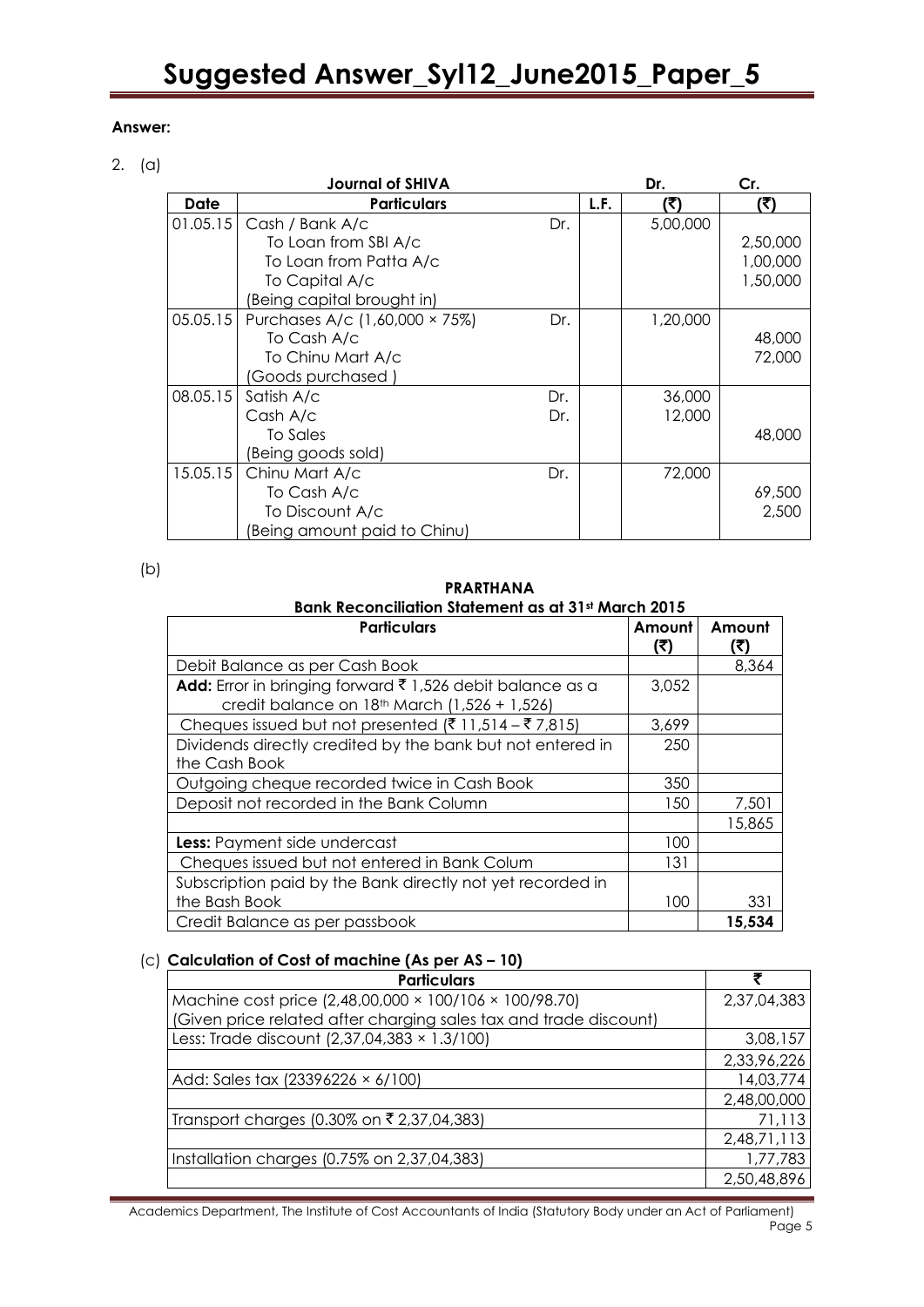| Add: Incurred Expenses for trial run |                                                                    |          |             |
|--------------------------------------|--------------------------------------------------------------------|----------|-------------|
| <b>Materials</b>                     | 24,000                                                             |          |             |
| Wages                                | 18,000                                                             |          |             |
| Overheads                            | 11,000                                                             | 53,000   |             |
|                                      | Borrowings costs (Interest) (240 lakh $\times$ 0.12 $\times$ 2/12) | 4,80,000 | 5,33,000    |
|                                      | <b>Total Cost</b>                                                  |          | 2,55,81,896 |

#### **Alternative Solution:**

#### **Note:**

If the student considers the definition of Qualifying Asset as per AS – 16 while considering the Borrowing Cost (as in the question given the asset gets ready for its intended use only within 2 months i.e. 30.09.2014 to 30.11.2014)

#### **Calculation of Cost of machine (As per – AS – 10)**

| Particulars                                                       | ₹           |  |
|-------------------------------------------------------------------|-------------|--|
| Machine cost price (2,48,00,000 × 100/106 × 100/98.70)            | 2,37,04,383 |  |
| (Given price related after charging sales tax and trade discount) |             |  |
| Less: Trade discount (2,37,04,383 × 1.3/100)                      | 3,08,157    |  |
|                                                                   | 2,33,96,226 |  |
| Add: Sales tax (2,33,96,226 × 6/100)                              | 14,03,774   |  |
|                                                                   | 2,48,00,000 |  |
| Transport charges (0.30% on ₹ 2,37,04,383)                        | 71,113      |  |
|                                                                   | 2,48,71,113 |  |
| Installation charges (0.75% on 2,37,04,383)                       |             |  |
|                                                                   | 2,50,48,896 |  |
|                                                                   |             |  |
| Add: Incurred Expenses for trial run                              |             |  |
| Materials<br>24,000                                               |             |  |
| 18,000<br>Wages                                                   |             |  |
| Overheads<br>11,000                                               | 53,000      |  |
| <b>Total Cost</b>                                                 | 2,51,01,896 |  |

#### **Note :**

As per Accounting Standard – 16 (Borrowing Costs) borrowing cost, which is directly related to the acquisition, construction or production of qualifying asset should be capitalized.

[Qualifying Asset is an asset which takes substantial period of time to get ready for its intended use or sale, is called qualifying asset.

The "substantial period" of time primarily depends on the facts and circumstances of each case. However, ordinarily, a period of 12 months is considered as substantial period of time unless a shorter or longer period can be justified on the basis of facts and circumstances of the case.]

#### **3. Answer any two questions: Carrying 12 marks each):**

**(a) BAIDHNATH LTD. obtain a lease of marble mines for a period of 10 years, commencing from 1st April, 2009. According to the lease terms being a royalty of** ` **300 per tones to marble blocks raised subject to a minimum rent of** ` **15,00,000 per annum with a right of recoupment of short workings within the next two years following the year in which short workings arises. For the year of a Strike the minimum rent is to be reduced to 60%. The Sales and Closing Stock for the first 6 years are as follows:** 

| 'ear    | Sales (Tonnes) | <b>Closing Stock (Tonnes)</b> |
|---------|----------------|-------------------------------|
| 2009-10 | 2000           | 500                           |
| 2010-11 | 3600           | 1100                          |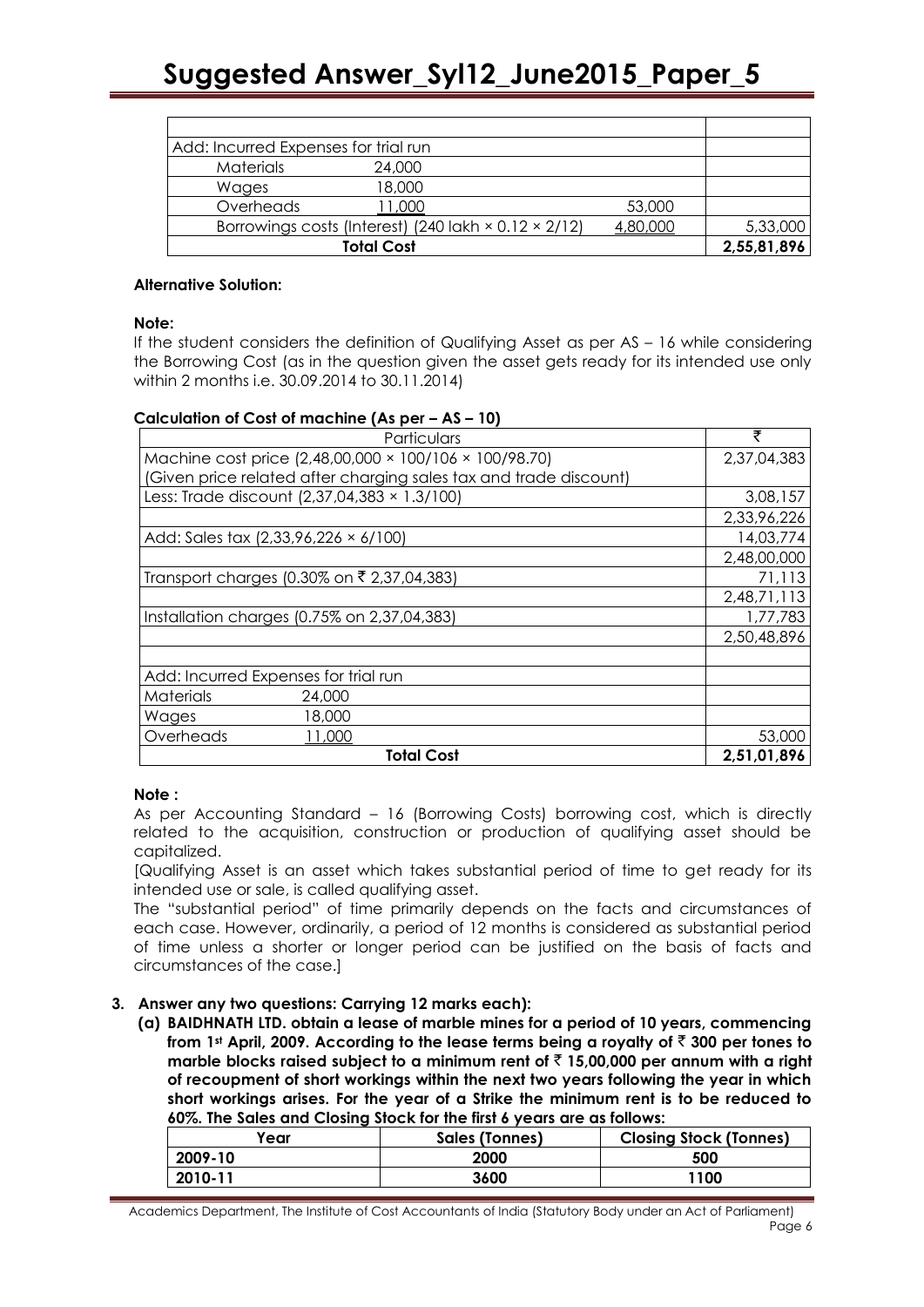| 2011-12          | 5900 | 800 |
|------------------|------|-----|
| 2012-13          | 6400 | 900 |
| 2013-14 (Strike) | 3200 | 400 |
| 2014-15          | 7000 | 500 |

**You are required to prepare:** 

**(i) Royalty Account** 

**(ii) Land Lord Account**

**(iii) Short workings Account \_\_\_\_\_\_\_\_\_\_ in the Book of Baidhnath Ltd.** 

**(1+2)+(2+4+3)=12**

**(b) A, B and C were equal partners in a firm. Their Balance Sheet as on 31st March, 2015 was as follows:** 

| <b>Liabilities</b> |           | <b>Assets</b>                   |           |
|--------------------|-----------|---------------------------------|-----------|
| A's Capital        |           | 1,60,000 Building               | 4,00,000  |
| <b>C's Capital</b> |           | 1,00,000 Machinery              | 4,00,000  |
| A's Loan           |           | 2,00,000 Furniture and Fixtures | 1,60,000  |
| <b>Creditors</b>   | 10,00,000 | <b>Stock</b>                    | 1,60,000  |
|                    |           | <b>Book Debts</b>               | 2,00,000  |
|                    |           | <b>Cash at Bank</b>             | 10,000    |
|                    |           | <b>B's Capital (Overdrawn)</b>  | 1,30,000  |
|                    | 14,60,000 |                                 | 14,60,000 |

**The firm was dissolved as all the partners were declared insolvent. The assets were realized as under:**

**Book debts : 45% less; Building :** ` **1,60,000; Stock :** ` **1,00,000; Machinery :** ` **2,00,000; and Furniture and fixtures:** ` **40,000. Realization expenses were** ` **10,000.**

**The private assets and private liabilities of the partners were as follows:** 

| Partner |          | Private Assets $(\vec{\xi})$   Private Liabilities $(\vec{\xi})$ |
|---------|----------|------------------------------------------------------------------|
|         | 2,50,000 | 2,50,000                                                         |
|         | 2,00,000 | 1.80.000                                                         |
|         | 2,30,000 | 2,50,000                                                         |
|         |          |                                                                  |

**You are required to prepare:** 

**(i) Realisation Account,**

**(ii) Bank Account,** 

**(iii) Creditors Account,**

**(iv) Partner's Capital Account, and** 

**(v) Deficiency Account. (4+2+1+3+2)=12**

**(c) ANSHU keeps his books under single entry system. On 31st March, 2014 his Balance Sheet was as follows:**

| Liabilities                 | ₹              | <b>Assets</b>            |           |
|-----------------------------|----------------|--------------------------|-----------|
| Capital                     |                | 4,50,000 Fixed Assets    | 2,25,000  |
| <b>Creditors</b>            | 8,70,000 Stock |                          | 9,15,000  |
| <b>Bills Payable</b>        |                | 1,87,500 Debtors         | 2,22,000  |
| <b>Expenses Outstanding</b> |                | 67,500 Bills Receivable  | 90,000    |
|                             |                | <b>Prepaid Insurance</b> | 3,000     |
|                             |                | <b>Cash/Bank Balance</b> | 1,20,000  |
|                             | 15,75,000      |                          | 15,75,000 |

**(i) Following is the summary of cash and bank transaction for the year ended 31st March, 2015:**

**Cash Sales** ` **1,10,70,000; Collection from Debtors** ` **22,65,000; Payments to Creditors** ` **1,12,60,500; Paid for Bills Payable** ` **12,22,500; Sundry Expenses Paid** ` **9,31,050; Drawings for Domestic expenses by Mr. Anshu** ` **3,60,000; Cash and Bank Balance as on 31-03-2015** ` **1,90,950.**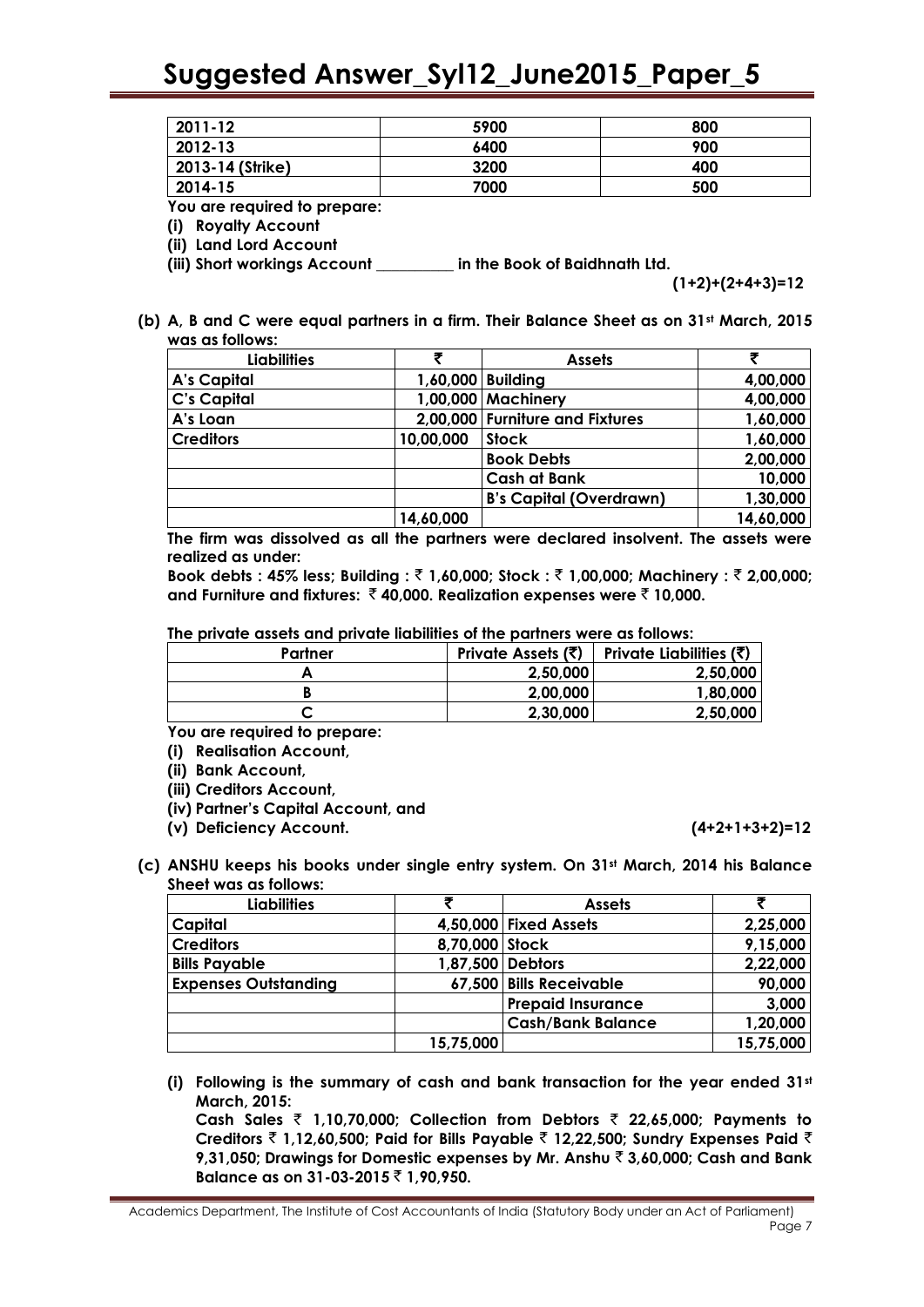**(ii) Following further details are furnished:**

**Gross Profit on Sales @ 10%; Bills Receivable from Debtors during the year** ` **6,52,500; Discount Allowed to Debtors** ` **54,000; Discount Received from Creditors** ` **42,000; Bills Receivable Endorsed to Creditors** ` **22,500; Annual Fire Insurance Premium paid (This is paid on 1st August every year)** ` **9,000; Depreciation on Fixed Assets @ 10%.**

**(iii) Balance as on 31-03-2015 are given below:** 

**Stock in hand** ` **9,75,000; Debtors** ` **2,28,000; Bills Receivable** ` **2,10,000; Outstanding Expenses** ` **7,500; Bills payable** ` **2,10,000. You are required to prepare:** 

- **(1) Trading and Profit and Loss Account for the year ended March 31,2015; and**
- **(2) Balance Sheet as on 31.03.2015. (4+3+5)=12**

#### **Answer:**

3. (a) **Workings:** 

#### **Calculation of marble blocks raised (Production) and royalty**

| Year        | Sales (Tonnes) | $\ddot{}$ | <b>Closing Stock</b><br>(Tonnes) |   | <b>Opening Stock Production</b><br>(Tonnes) | (Tonnes) | Royalty   |
|-------------|----------------|-----------|----------------------------------|---|---------------------------------------------|----------|-----------|
| 2009-10     | 2000           |           | 500                              |   | Nil                                         | 2500     | 7,50,000  |
| 2010-11     | 3600           | $\pm$     | 1100                             |   | 500                                         | 4200     | 12,60,000 |
| $2011 - 12$ | 5900           | $\,{}^+$  | 800                              |   | 1100                                        | 5600     | 16,80,000 |
| $2012 - 13$ | 6400           |           | 900                              |   | 800                                         | 6500     | 19,50,000 |
| 2013-14     | 3200           | $\pm$     | 400                              | - | 900                                         | 2700     | 8,10,000  |
| $2014 - 15$ | 7000           | $\ddot{}$ | 500                              | - | 400                                         | 7100     | 21,30,000 |

#### **Royalty Analysis Table:**

| Year        | Actual         | Minimum   | Shortworkin                                    |          | Short-workings                       |           | Closing                           |
|-------------|----------------|-----------|------------------------------------------------|----------|--------------------------------------|-----------|-----------------------------------|
|             | <b>Royalty</b> | Rent      | $gs(-)$ or<br><b>Excess</b><br>workings<br>(4) | Recouped | <b>Transferr</b><br>ed to P&L<br>A/c | payment   | <b>Balance of</b><br>Shortworking |
|             | ₹              | ₹         | ₹                                              | ₹        | ₹                                    | ₹         | ₹                                 |
| 2009-10     | 7,50,000       | 15,00,000 | 7,50,000<br>( – )                              | ---      | $---$                                | 15,00,000 | 7,50,000                          |
| 2010-11     | 12,60,000      | 15,00,000 | $(-)$ 2,40,000                                 | ---      | ---                                  | 15,00,000 | 9,90,000                          |
| $2011 - 12$ | 16,80,000      | 5,00,000  | 1,80,000<br>$(+)$                              | 1,80,000 | 5,70,000                             | 15,00,000 | 2,40,000                          |
| 2012-13     | 19,50,000      | 15,00,000 | 4,50,000<br>$^{+}$                             | 2,40,000 | ---                                  | 17,10,000 |                                   |
| $2013 - 14$ | 8,10,000       | 9,00,000  | $(-)$ 90,000                                   | ---      | $---$                                | 9,00,000  | 90,000                            |
| (strike)    |                |           |                                                |          |                                      |           |                                   |
| 2014-15     | 21,30,000      | 5,00,000  | 6,30,000<br>(+                                 | 90,000   | ---                                  | 20,40,000 | ---                               |

#### **Book of Baidhnath Ltd. Royalty Account**

| Dr.         |                                                   |   |      |                                      | Cr.       |
|-------------|---------------------------------------------------|---|------|--------------------------------------|-----------|
| <b>Date</b> | <b>Particulars</b>                                | ₹ | Date | <b>Pariculars</b>                    | ₹         |
|             | 2009-10 To Landlord A/c                           |   |      | 7,50,000   2009-10   By P. & L. A/c  | 7,50,000  |
|             | $2010-11$ To Landlord A/c                         |   |      | 12,60,000   2010-11   By P. & L. A/c | 12,60,000 |
|             | $2011-12$ To Landlord A/c                         |   |      | 16,80,000   2011-12   By P. & L. A/c | 16,80,000 |
|             | $2012 - 13$ To Landlord A/c                       |   |      | 19,50,000   2012-13   By P. & L. A/c | 19,50,000 |
|             | $\left  2013 \text{-} 14 \right $ To Landlord A/c |   |      | 8,10,000   2013-14   By P. & L. A/c  | 8,10,000  |
|             | $2014-15$ To Landlord A/c                         |   |      | 21,30,000   2014-15   By P. & L. A/c | 21,30,000 |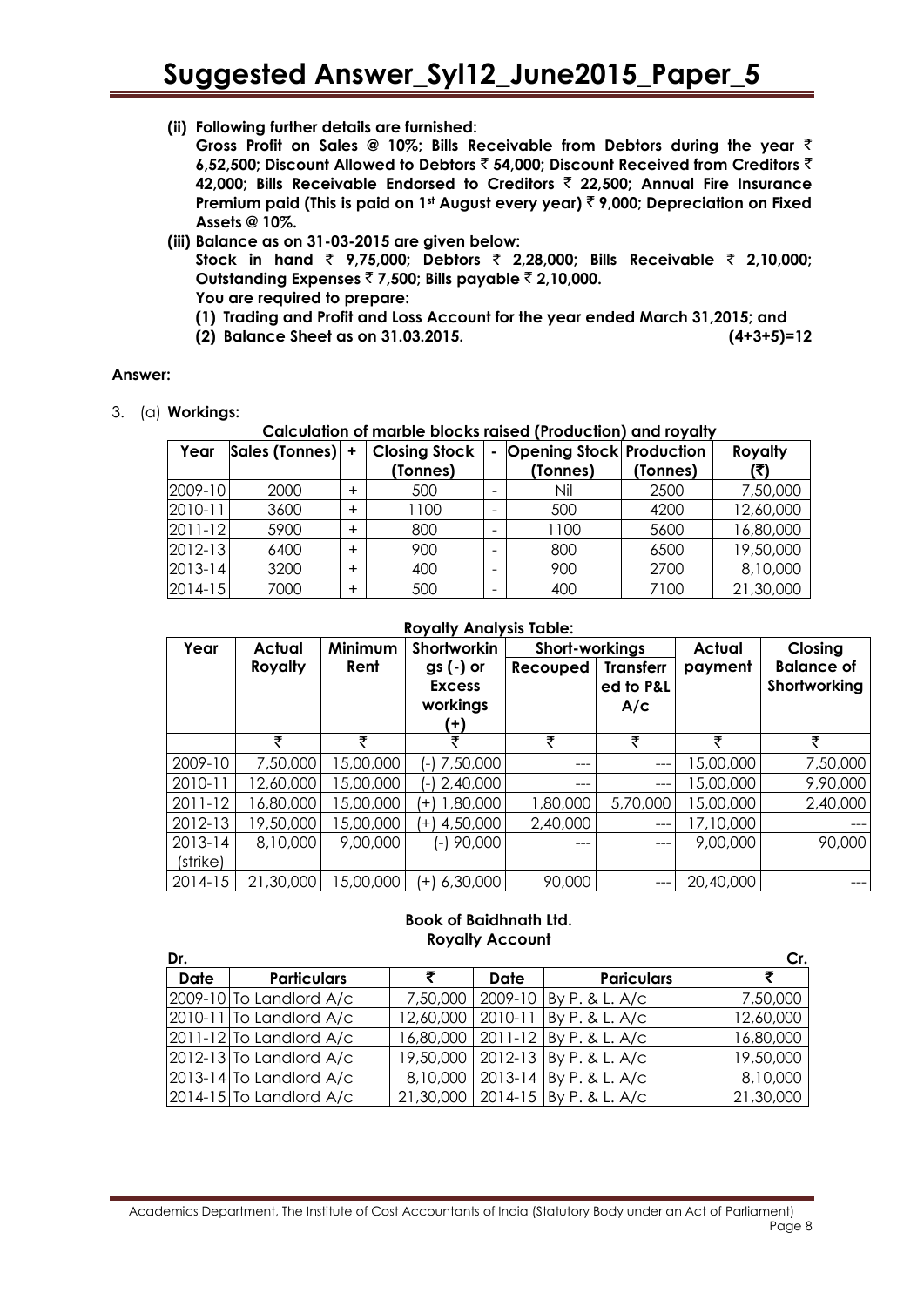| Dr.         | <b>Landlord's Account</b>    |           |             |                        |           |  |
|-------------|------------------------------|-----------|-------------|------------------------|-----------|--|
| <b>Date</b> | <b>Particulars</b>           | ₹         | <b>Date</b> | <b>Particulars</b>     | ₹         |  |
|             | 2009-10 To Bank A/c          | 15,00,000 | 2009-10     | By Royalty A/c         | 7,50,000  |  |
|             |                              |           |             | By Shortworkings A/c   | 7,50,000  |  |
|             |                              | 15,00,000 |             |                        | 15,00,000 |  |
| 2010-11     | To Bank                      | 15,00,000 | 2010-11     | By Royalty A/c         | 12,60,000 |  |
|             |                              |           |             | By Shortworkings A/c   | 2,40,000  |  |
|             |                              | 15,00,000 |             |                        | 15,00,000 |  |
|             | 2011-12 To Shortworkings A/c | 1,80,000  | $2011 - 12$ | By Royalty A/c         | 16,80,000 |  |
|             | To Bank                      | 15,00,000 |             |                        |           |  |
|             |                              | 16,80,000 |             |                        | 16,80,000 |  |
|             | 2012-13 To Shortworkings A/c | 2,40,000  |             | 2012-13 By Royalty A/c | 19,50,000 |  |
|             | To Bank                      | 17,10,000 |             |                        |           |  |
|             |                              | 19,50,000 |             |                        | 19,50,000 |  |
|             | 2013-14 To Bank              | 9,00,000  | 2013-14     | By Royalty A/c         | 8,10,000  |  |
|             |                              |           |             | By Shortworkings A/c   | 90,000    |  |
|             |                              | 9,00,000  |             |                        | 9,00,000  |  |
|             | 2014-15 To Shortworkings A/c | 90,000    |             | 2014-15 By Royalty A/c | 21,30,000 |  |
|             | <b>To Bank</b>               | 20,40,000 |             |                        |           |  |
|             |                              | 21,30,000 |             |                        | 21,30,000 |  |

| Dr.     | <b>Shortworkings Account</b> |          |         |                      |          |
|---------|------------------------------|----------|---------|----------------------|----------|
| Date    | <b>Particulars</b>           |          | Date    | <b>Particulars</b>   | ₹        |
| 31.3.10 | To Landlord                  | 7,50,000 | 31.3.10 | By Balance c/d       | 7,50,000 |
|         |                              | 7,50,000 |         |                      | 7,50,000 |
| 01.4.10 | To balance b/d               | 7,50,000 | 31.3.10 | By Balance c/d       | 9,90,000 |
| 31.3.11 | To Landlord                  | 2,40,000 |         |                      |          |
|         |                              | 9,90,000 |         |                      | 9,90,000 |
|         |                              |          |         |                      |          |
| 01.4.11 | To Balance b/d               | 9,90,000 | 31.3.12 | <b>By Landlord</b>   | 1,80,000 |
|         |                              |          | 31.3.12 | By Profit & Loss A/c | 5,70,000 |
|         |                              |          | 31.3.12 | By Balance c/d       | 2,40,000 |
|         |                              | 9,90,000 |         |                      | 9,90,000 |
| 01.4.12 | To Balance b/d               | 2,40,000 | 31.3.13 | <b>By Landlord</b>   | 2,40,000 |
|         |                              | 2,40,000 |         |                      | 2,40,000 |
| 31.3.14 | To Landlord                  | 90,000   | 31.3.14 | By Balance c/d       | 90,000   |
|         |                              | 90,000   |         |                      | 90,000   |
|         | $01.4.14$ To Balance b/d     | 90,000   | 31.3.15 | <b>By Landlord</b>   | 90,000   |
|         |                              | 90,000   |         |                      | 90,000   |

#### **(b)**

#### **ABC Partnership Firm (1) Realisation Account**

| Dr                          |                |                          |          | Cr.      |
|-----------------------------|----------------|--------------------------|----------|----------|
| <b>Particulars</b>          | チ              | <b>Particulars</b>       | ₹        | ₹        |
| To Building A/c             |                | 4,00,000 By Bank A/c     |          |          |
|                             |                | (Realisation of Assets): |          |          |
| To Machinery A/c            |                | 4,00,000 Book Debts      | 1,10,000 |          |
| To Furniture & Fixtures A/c |                | 1,60,000 Building        | 1,60,000 |          |
| To Stock A/c                | 1,60,000 Stock |                          | 1,00,000 |          |
| To Book Debts A/c           |                | 2,00,000 Machinery       | 2,00,000 |          |
| To Bank (Realisation Exp.)  |                | 10,000 Furniture         | 40,000   | 6,10,000 |
|                             |                | By Loss transferred:     |          |          |
|                             |                | A Capital A/c            | 2,40,000 |          |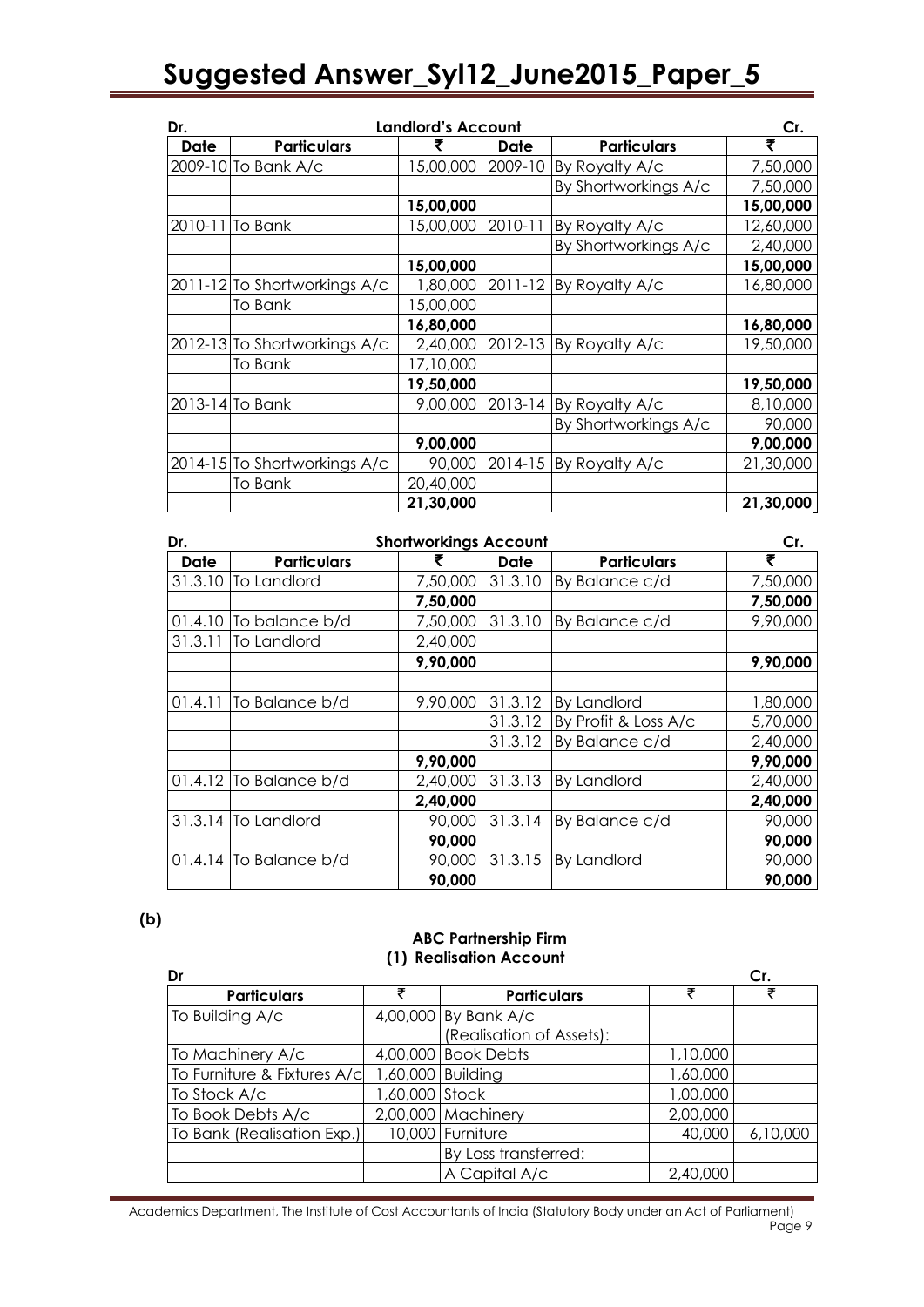|           | B Capital A/c | 2,40,000 |           |
|-----------|---------------|----------|-----------|
|           | C Capital A/c | 2,40,000 | 7,20,000  |
| 13,30,000 |               |          | 13,30,000 |

#### **(2) Bank Account**

| Dr.                     |          |                               |          |
|-------------------------|----------|-------------------------------|----------|
| <b>Particulars</b>      |          | <b>Particulars</b>            |          |
| To Balance b/d          | 10,000   | By Realisation A/c (Expenses) | 10,000   |
| To Realisation A/c      | 6,10,000 | <b>By Creditors</b>           | 6,30,000 |
| (Assets Realised)       |          | (Available cash paid)         |          |
| To B Capital A/c        | 20,000   |                               |          |
| $(2,00,000 - 1,80,000)$ |          |                               |          |
|                         | 6,40,000 |                               | 6,40,000 |

#### **(3) Creditors Account**

| <b>Particulars</b>      |           | <b>Particulars</b>        |           |
|-------------------------|-----------|---------------------------|-----------|
| To Bank A/c (balance in |           | $6,30,000$ By Balance b/d | 10,00,000 |
| figure)                 |           |                           |           |
| To Deficiency A/c       | 3,70,000  |                           |           |
|                         | 10,00,000 |                           | 10,00,000 |

#### **(4) Partners' Capital Account**

| Dr.                                                           |     |         |                            |                    |          |          | Cr.                        |
|---------------------------------------------------------------|-----|---------|----------------------------|--------------------|----------|----------|----------------------------|
| <b>Particulars</b>                                            | А   | в       | C                          | <b>Particulars</b> | А        | B        |                            |
|                                                               | (₹) | (₹)     | (₹)                        |                    | (₹)      | (₹)      |                            |
| To Balance b/d                                                |     | ,30,000 |                            | By Balance b/d     | 1,60,000 |          | 00,000,1                   |
| To Realisation A/c 2,40,000 2,40,000 2,40,000 By A's Loan A/c |     |         |                            |                    | 2,00,000 |          |                            |
| (Loss)                                                        |     |         |                            |                    |          |          |                            |
| To Deficiency $A/c$ 1,20,000                                  |     |         |                            | By Bank            |          | 20,000   |                            |
|                                                               |     |         |                            | By Deficiency A/d  |          | 3,50,000 | 1,40,000                   |
|                                                               |     |         | 3,60,000 3,70,000 2,40,000 |                    |          |          | 3,60,000 3,70,000 2,40,000 |

#### **(5) Creditors Account**

| Dr.                |          |                                         |          |
|--------------------|----------|-----------------------------------------|----------|
| <b>Particulars</b> |          | <b>Particulars</b>                      |          |
| To B's Capital A/c | 3,50,000 | By Creditors A/c (Balance in<br>figure) | 3,70,000 |
| To C's Capital A/c | 1,40,000 | By A's Capital A/c                      | 1,20,000 |
|                    | 4,90,000 |                                         | 4,90,000 |

(c)

#### **Trading & Profit and Loss A/c of MR. ANSHU for the year ended 31.03.2015**

| Dr.                  |                  |                             |             | Cr.                   |
|----------------------|------------------|-----------------------------|-------------|-----------------------|
| <b>Particulars</b>   | ₹                | <b>Particulars</b>          | ₹           |                       |
| To Opening Stock     |                  | 9,15,000 By Sales:          |             |                       |
| To Purchases (W.N.5) | 1,27,02,750 Cash |                             | 1,10,70,000 |                       |
| To Gross Profit      |                  | 14,04,750 Credit (W.N. 2)   |             | 29,77,500 1,40,47,500 |
|                      |                  | By Closing Stock            |             | 9,75,000              |
|                      | 1,50,22,500      |                             |             | 1,50,22,500           |
| To Expenses (W.N.6)  |                  | 8,71,050 By Gross Profit    |             | 14,04,750             |
| To Discount Allowed  |                  | 54,000 By Discount received |             | 42,000                |
| To Depreciation      | 22,500           |                             |             |                       |
| To Net Profit        | 4,99,200         |                             |             |                       |
|                      | 14,46,750        |                             |             | 14.46.750             |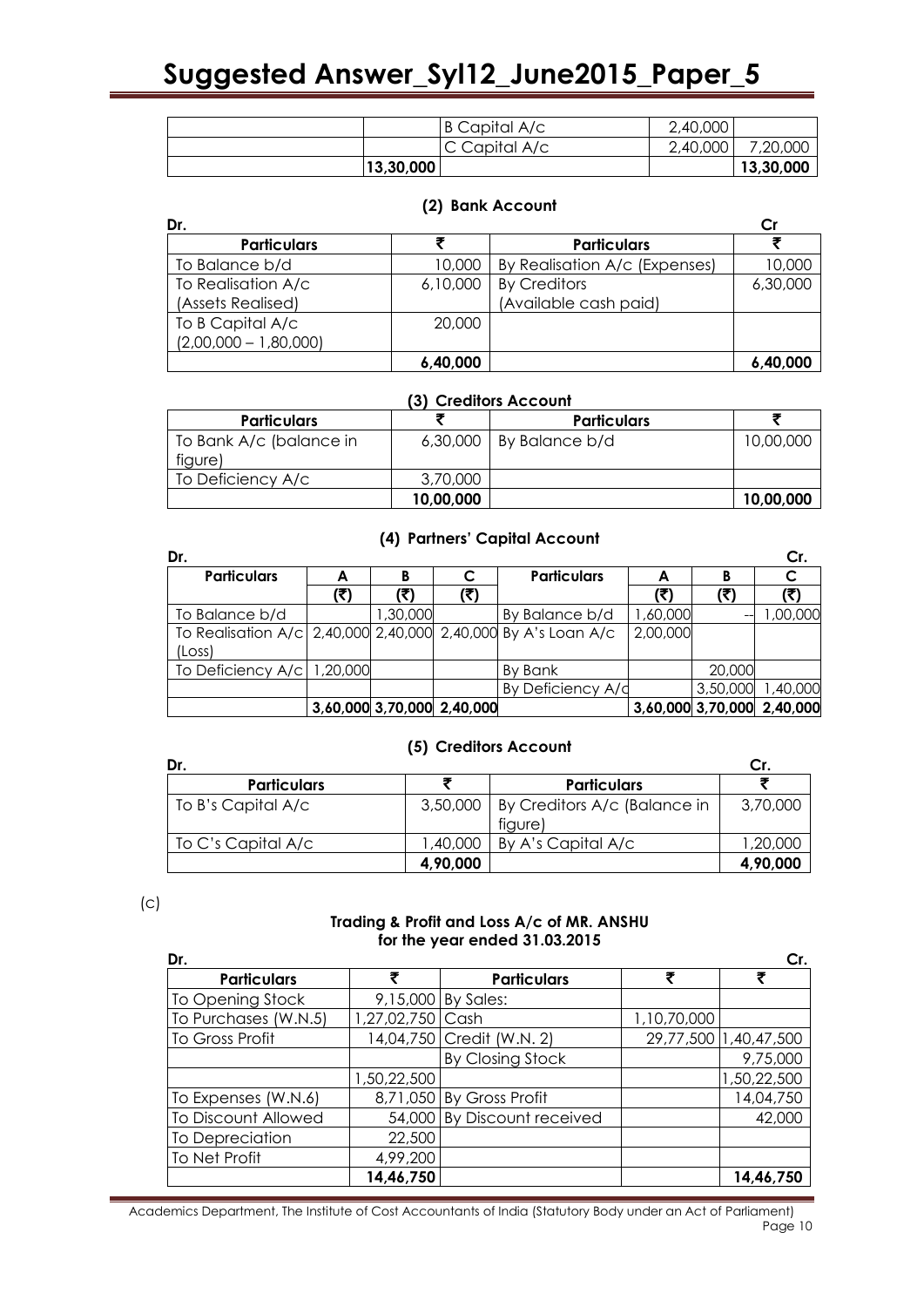#### **Balance Sheet of MR. ANSHU As on 31st March 2015**

| <b>Liabilities</b>   |          |                   | <b>Assets</b>          |          |           |
|----------------------|----------|-------------------|------------------------|----------|-----------|
| Capital              | 4,50,000 |                   | <b>Fixed Assets</b>    | 2,25,000 |           |
| Add: Net Profit      | 4,99,200 |                   | Less: Depreciation     | 22,500   | 2,02,500  |
|                      | 9,49,200 |                   |                        |          |           |
| Less: Drawings       | 3,60,000 | 5,89,200          |                        |          |           |
| <b>Bills payable</b> |          | 2,10,000 Stock    |                        |          | 9,75,000  |
| Creditors            |          | 10,02,750 Debtors |                        |          | 2,28,000  |
| Outstanding expenses |          |                   | 7,500 Bills receivable |          | 2,10,000  |
|                      |          |                   | Prepaid insurance      |          | 3,000     |
|                      |          |                   | Cash at hand/bank      |          | 1,90,950  |
|                      |          | 18,09,450         |                        |          | 18,09,450 |

#### **Working Notes:**

#### **(1) Bills Receivable Account**

| Dr.                |          |                               | Cr.      |
|--------------------|----------|-------------------------------|----------|
| <b>Particulars</b> |          | <b>Particulars</b>            |          |
| To Balance b/d     | 90,000   | By Cash (Balancing Figure)    | 5,10,000 |
| To Debtors         | 6,52,500 | By Creditors (Bills Endorsed) | 22,500   |
|                    |          | By Balance c/d                | 2,10,000 |
|                    | 7,42,500 |                               | 7,42,500 |

#### **(2) Debtors Account**

| Dr.                                |           |                            | Cr.       |
|------------------------------------|-----------|----------------------------|-----------|
| <b>Particulars</b>                 |           | <b>Particulars</b>         |           |
| To Balance b/d                     | 2,22,000  | By Cash/Bank               | 22,65,000 |
| To Credit sales (Balancing Figure) | 29,77,500 | <b>By Discount allowed</b> | 54,000    |
|                                    |           | <b>By Bills Receivable</b> | 6,52,500  |
|                                    |           | By Balance c/d             | 2,28,000  |
|                                    | 31,99,500 |                            | 31,99,500 |

#### **(3) Bills Payable Account**

| Dr.                |           |                                     | Cr.       |
|--------------------|-----------|-------------------------------------|-----------|
| <b>Particulars</b> |           | <b>Particulars</b>                  |           |
| To Bank            | 12,22,500 | By Balance b/d                      | 1,87,500  |
| To Balance c/d     | 2,10,000  | By Creditors (Balance in<br>figure) | 12,45,000 |
|                    | 14,32,500 |                                     | 14,32,500 |

#### **(4) Creditors Account**

| Dr.                        |             |                         | Cr.         |
|----------------------------|-------------|-------------------------|-------------|
| <b>Particulars</b>         |             | <b>Particulars</b>      |             |
| To Cash/Bank               | 1,12,60,500 | By Balance b/d          | 8,70,000    |
| To Discount                | 42,000      | By Purchases (W. No. 5) | 1,27,02,750 |
| To B/R Endorsed            | 22,500      |                         |             |
| To $B/P$                   | 12,45,000   |                         |             |
| To Balance c/d (Bal. Fig.) | 10,02,750   |                         |             |
|                            | 1,35,72,750 |                         | 1,35,72,750 |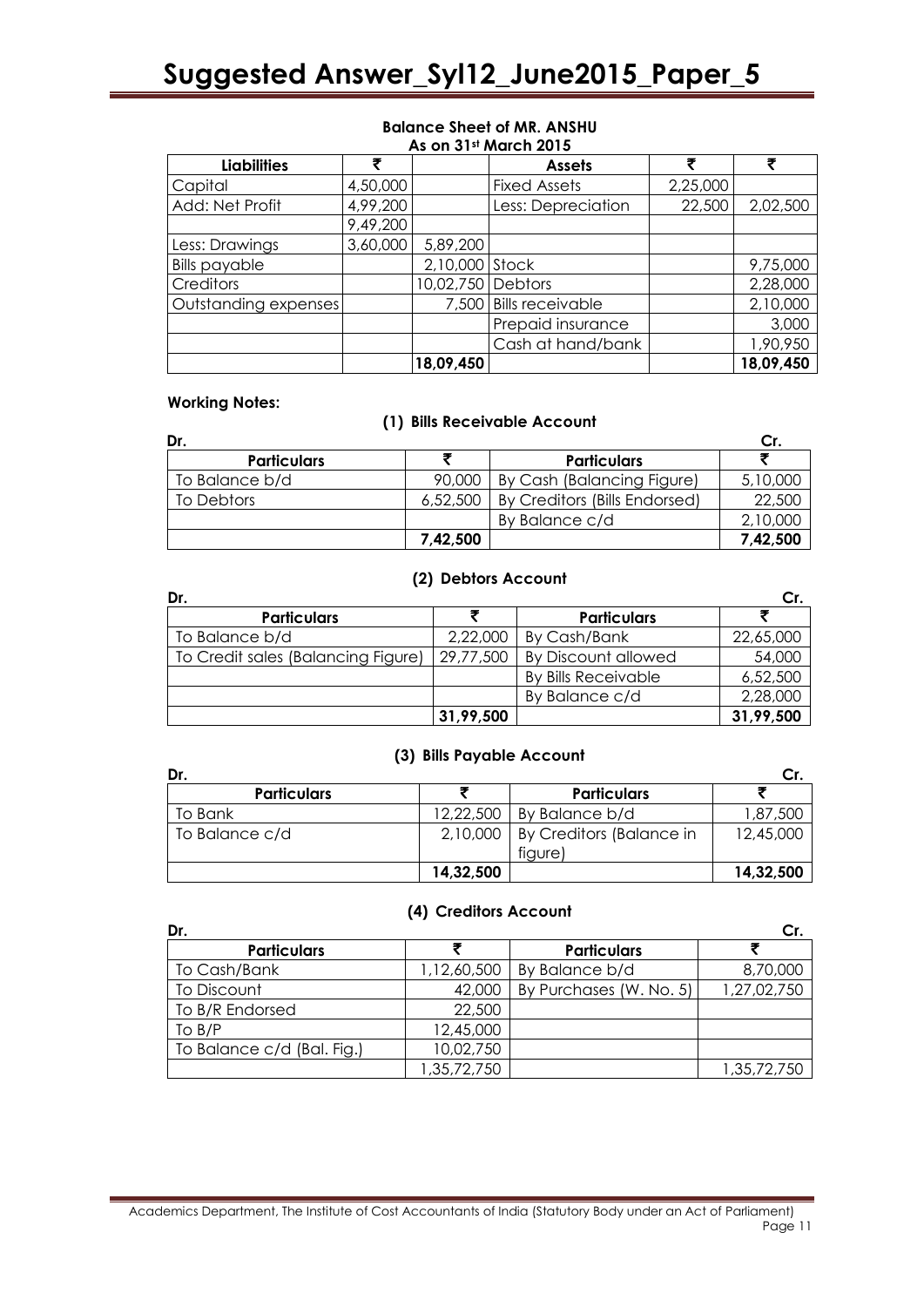#### **(5) Stock Account**

| Dr.                      |             |                                                       |             |
|--------------------------|-------------|-------------------------------------------------------|-------------|
| <b>Particulars</b>       |             | <b>Particulars</b>                                    |             |
| To Balance b/d           | 9,15,000    | By Cost of Goods sold<br>$(71,40,47,500 \times 90\%)$ | 1,26,42,750 |
| To Purchases (Bal. Fig.) | 1,27,02,750 | By Balance c/d                                        | 9,75,000    |
|                          | 1,36,17,750 |                                                       | 1,36,17,750 |

#### **(6) Expenses for the year ended 31st March, 2015**

| <b>Particulars</b>                                                | ₹        |
|-------------------------------------------------------------------|----------|
| Expenses paid during the year                                     | 9,31,050 |
| Add; Outstanding expenses as on 31.03.2015                        | 7,500    |
|                                                                   | 9,38,550 |
| Less: Outstanding expenses as on 01.04.2014                       | 67,500   |
|                                                                   | 8,71,050 |
| Add: Period Insurance as on 01.04.2014                            | 3,000    |
|                                                                   | 8,74,050 |
| Less: Prepaid Insurance as on 31.03.2015 (₹9,000 × 4/12)          | 3,000    |
| Expenses shown in the P & L Account for the year ended 31.03.2015 | 8,71,050 |

#### **4. Answer any two questions (Carrying 4 marks each):**

**(a) The summarized analysis of the accounts of the outstanding debtors of GANAPATHI LTD. at the date of 13.03.2015 (Annual Closing) of amount as under:** 

| <b>Debtors</b> | Goods Sold         | Goods returned | Cash and                         | <b>Discount</b>  | <b>Bills Exchange</b> |
|----------------|--------------------|----------------|----------------------------------|------------------|-----------------------|
|                | during the         |                | during the year Cheques received | allowed          | received              |
|                | year ( $\bar{z}$ ) | (₹)            | during the year $(\bar{z})$      | during the       | during the            |
|                |                    |                |                                  | year $(\bar{z})$ | year ( $\bar{z}$ )    |
| A              | 6,000              | $- - -$        | 4,000                            | 1,000            | ---                   |
| B              | 4,000              | 1,000          | 2,000                            | ---              | ---                   |
| C              | 10,000             | ---            | 6,000                            | ---              | ---                   |
| D              | 20,000             | 2,000          | 12,000                           | 1,000            | 2,000                 |
|                | 24,000             | 3,000          | 16,000                           | 2,000            | 2,000                 |

Debtors' balance at the beginning of the year was  $\bar{\tau}$  9,000. Out the above receipts of **a** bill for  $\bar{z}$  1,400 given by D was dishonoured, noting charges amounting to  $\bar{z}$  40.

**Required:** 

**Prepare General Ledger Adjustment Account in Debtors Ledger. [4]**

**(b) MR. ANUBHAV GOYAL keeps his ledger on Self Balancing System. The following particulars are extracted from his Books:** 

| <b>Date</b>        | <b>Particulars</b>                                                                |
|--------------------|-----------------------------------------------------------------------------------|
| <b>March, 2015</b> |                                                                                   |
|                    | Purchased from Mr. Akash $\bar{z}$ 7,500.                                         |
| 3                  | Paid $\bar{\tau}$ 3,000 after adjusting the initial advance in full to Mr. Akash. |
| 10                 | Paid $\bar{z}$ 2,500 to Mr. Dev towards the purchases made in February in full.   |
| $12 \,$            | Paid advance to Mr. Giridhar $\bar{z}$ 6,000.                                     |
| 14                 | Purchased goods from Mr. Akash $\bar{z}$ 6,200.                                   |
| 20                 | Returned goods worth $\bar{z}$ 1,000 to Mr. Akash                                 |
| 24                 | Settled the balance due to Mr. Akash at a discount of 5%.                         |
| 26                 | Goods purchased from Mr. Giridhar against the advance paid already.               |
| 29                 | Purchased from Mr. Nathan $\bar{z}$ 3,500.                                        |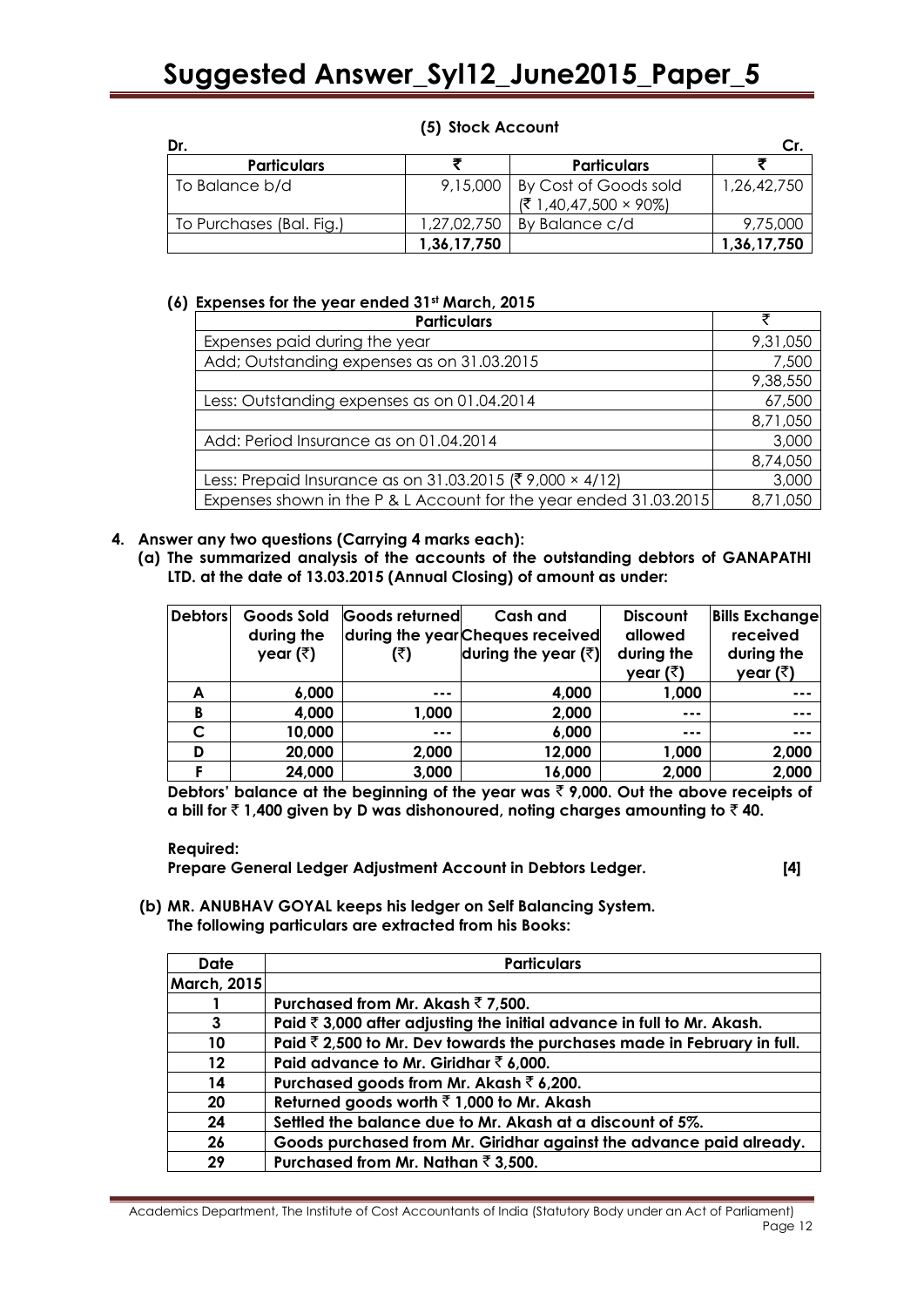**Goods return to Mr. Prem** ` **1,200. The goods were originally purchased for cash in the month of February, 2015.**

**You are required to prepare the Creditors Ledger Adjustment Account as would appear in General Ledger for the month of March, 2015. [4]**

**(c) M/s JAGGU & Co. maintains Ledger on Self – Balancing System on 31st March, 2015, the General Ledger discloses the following Balances:** 

| Debtors Ledger Adjustment Account          | ₹ 5,63,360 (Dr.) |
|--------------------------------------------|------------------|
| <b>Creditors Ledger Adjustment Account</b> | ₹ 2,31,615 (Cr.) |

**On scrutiny of ledgers the following errors were detected:** 

- **(i) An overcast of Bills Receivable Book by** ` **5,000.**
- **(ii)** An undercast of Sales Book by  $\bar{e}$  6,000.
- **(iii) Goods returned by Pankaj** ` **4,600 have been entered in Sales Returns Book but not posted to Pankaj's Account in Debtors Ledger.**
- **(iv) Cash discount allowed to customers amounting to** ` **22,580 has not been taken into consideration while preparing Adjustment Accounts.**
- **(v) An overcast of Purchases Book by** ` **10,000.**
- **(vi) Goods for** ` **6,300 purchased on credit correctly entered in Purchases Book but wrongly posted as** ` **3,600 in the Creditor's Personal Account in Purchases Ledger. Required:**

**Pass necessary Journal entries to rectify the Adjustment Accounts in different ledgers.**

**[4]**

#### **Answer:**

4. (a)

#### **(In Debtors Ledger) General Ledger Adjustment Account**

| Dr.         |                            |        |             |                          | Cr.    |
|-------------|----------------------------|--------|-------------|--------------------------|--------|
| <b>Date</b> | <b>Particulars</b>         |        | <b>Date</b> | <b>Particulars</b>       |        |
|             | To Debtors Ledger Adj. A/c |        |             | By Balance b/d           | 9,000  |
|             | Cash & Cheque Rec.         | 40,000 |             | Debtors' Ledger Adj. A/c |        |
|             | Return inwards             | 6,000  |             | Sales                    | 64,000 |
|             | Discount allowed           | 4,000  |             | <b>B/R Dishonour</b>     | 1,400  |
|             | B/R                        | 4,000  |             | Noting charges           | 40     |
|             | To Balance c/d             | 20,440 |             |                          |        |
|             |                            | 74,440 |             |                          | 74,440 |

#### **Working:**

Sales =  $\overline{\xi}$  6,000 +  $\overline{\xi}$  4,000 +  $\overline{\xi}$  10,000 +  $\overline{\xi}$  20,000 +  $\overline{\xi}$  24,000 =  $\overline{\xi}$  64,000 Return inward = ₹ 1,000 + ₹ 2,000 + ₹ 3,000 = ₹ 6,000 Discounted allowed = ₹ 1,000 + ₹ 1,000 + ₹ 2,000 = ₹ 4,000  $B/R = ₹ 2,000 + ₹ 2,000 = ₹ 4,000.$ 

#### **General Ledger of Anubhav Goyal Creditors Ledger Adjustment Account for month of March, 31, 2015**

| Dr.  |                                      |       |      |                                      |        |
|------|--------------------------------------|-------|------|--------------------------------------|--------|
| Date | <b>Particulars</b>                   |       | Date | <b>Particulars</b>                   |        |
|      | $1.3.15$ To Balance b/d              | 4.500 |      | $1.3.15$ By Balance b/d              | 2,500  |
|      | $ 31.3.15 $ To General Led. Adj. A/c |       |      | $ 31.3.15 $ By General Led. Adj. A/c |        |
|      | Cash paid                            | 6.440 |      | Purchases                            | 23,200 |

 $(b)$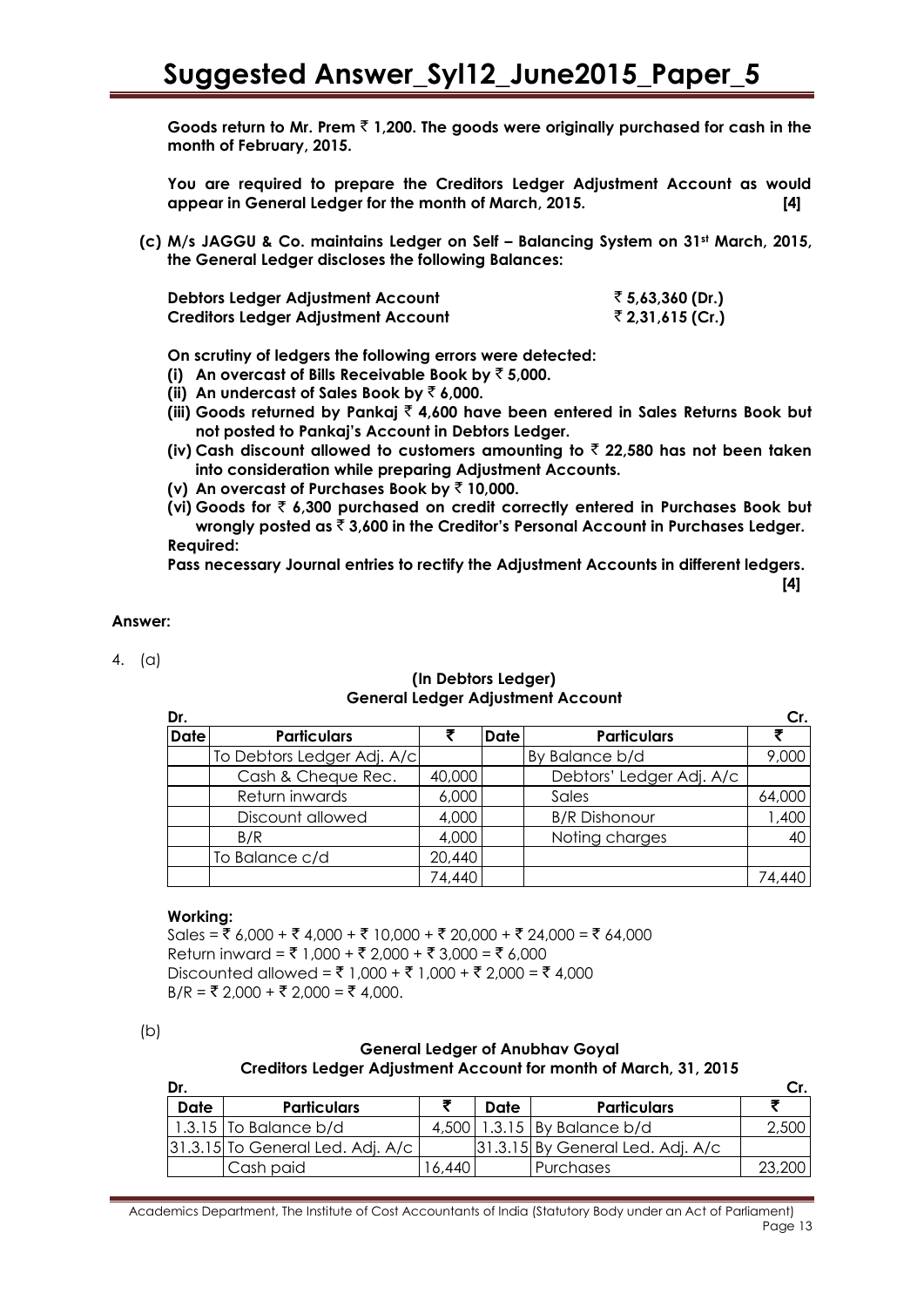| $(3,000+2,500+6,000+4,940)$   |        | $(7,500+6,200+6,000+3,500)$ |        |
|-------------------------------|--------|-----------------------------|--------|
| Returns                       | ,000   |                             |        |
| Discount $(5,200 \times 5\%)$ | 260    | l By Balance c/d            |        |
| $ 31.3.15 $ To Balance c/d    | 3,500  |                             |        |
|                               | 25,700 |                             | 25,700 |

#### **Working:**

Opening balance (Dr.) – Mr. Akash – Advance (7,500 – 3,000) = 4,500 Opening balance (Cr.) – Purchase made in February 2015 from Mr. Dev and paid on 10.03.2015  $\frac{1}{2}$  2,500.

 $(c)$ 

|             | Journal                                                                                                                                                                                                                                              |      | Dr.   | Cr.   |
|-------------|------------------------------------------------------------------------------------------------------------------------------------------------------------------------------------------------------------------------------------------------------|------|-------|-------|
| <b>Date</b> | <b>Particulars</b>                                                                                                                                                                                                                                   | L.F. | (5)   | (₹)   |
| (i)         | Debtors Ledger Adjustment A/c in (in general ledger)<br>Dr.<br>To General Ledger Adjustment A/c in (in Debtors ledger)<br>(Total of B/R book overcast by ₹ 5,000 posted to Adjustment<br>Accounts, now rectified)                                    |      | 5,000 | 5,000 |
| (ii)        | Debtors Ledger Adjustment A/c (in General Ledger)<br>Dr.<br>To General Ledger Adjustment A/c (in Debtor Ledger)<br>(Total of Sales book undercast by ₹6,000 posted to Adjustment<br>Accounts now rectified)                                          |      | 6,000 | 6,000 |
| (iii)       | No Entry                                                                                                                                                                                                                                             |      |       |       |
| (iv)        | General Ledger Adjustment A/c (in Debtors Ledger)<br>Dr.<br>To Debtors Ledger Adjustment A/c (in General ledger)<br>(Cash discount allowed to customers not taken<br>into<br>consideration while preparing adjustment accounts,<br>now<br>rectified) |      | 2,580 | 2,580 |
| (v)         | Creditors Ledger Adjustment A/c (in General Ledger)<br>Dr.<br>To General Ledger Adjustment A/c (in creditors ledger)<br>(Total of purchases book overcast by ₹ 10,000 posted to<br>Adjustment Accounts, now rectified)                               |      | 0,000 | 0,000 |
| (vi)        | No Entry                                                                                                                                                                                                                                             |      |       |       |

#### **5. Answer any two questions (Carrying 4 marks each):**

**(a) DAFALI BUILDCOM LTD. undertook a contract to construct a bridge across river Pennar for** ` **1,500 Lakh on 1st July, 2014. The following details are available in the records kept for the year ended 31st March, 2015:**

| <b>Particulars</b>               | ( $\bar{\tau}$ in Lakh) |
|----------------------------------|-------------------------|
| <b>Works Certified</b>           | 750                     |
| <b>Works not Certified</b>       | 207                     |
| <b>Estimated further cost</b>    | 638                     |
| <b>Progress payment received</b> | 600                     |
| Progress payment to be received  | 210                     |

**Required:** 

**What is the additional provision for Foreseeable Loss which must be made in the final Accounts for the year ended 31st March, 2015 as per provisions AS – 7 on 'Accounting for Construction contract'? [4]**

**(b) Write a Short Note on Project Accounting. [4]**

# **M/s Jaggu & Co.**

Academics Department, The Institute of Cost Accountants of India (Statutory Body under an Act of Parliament) Page 14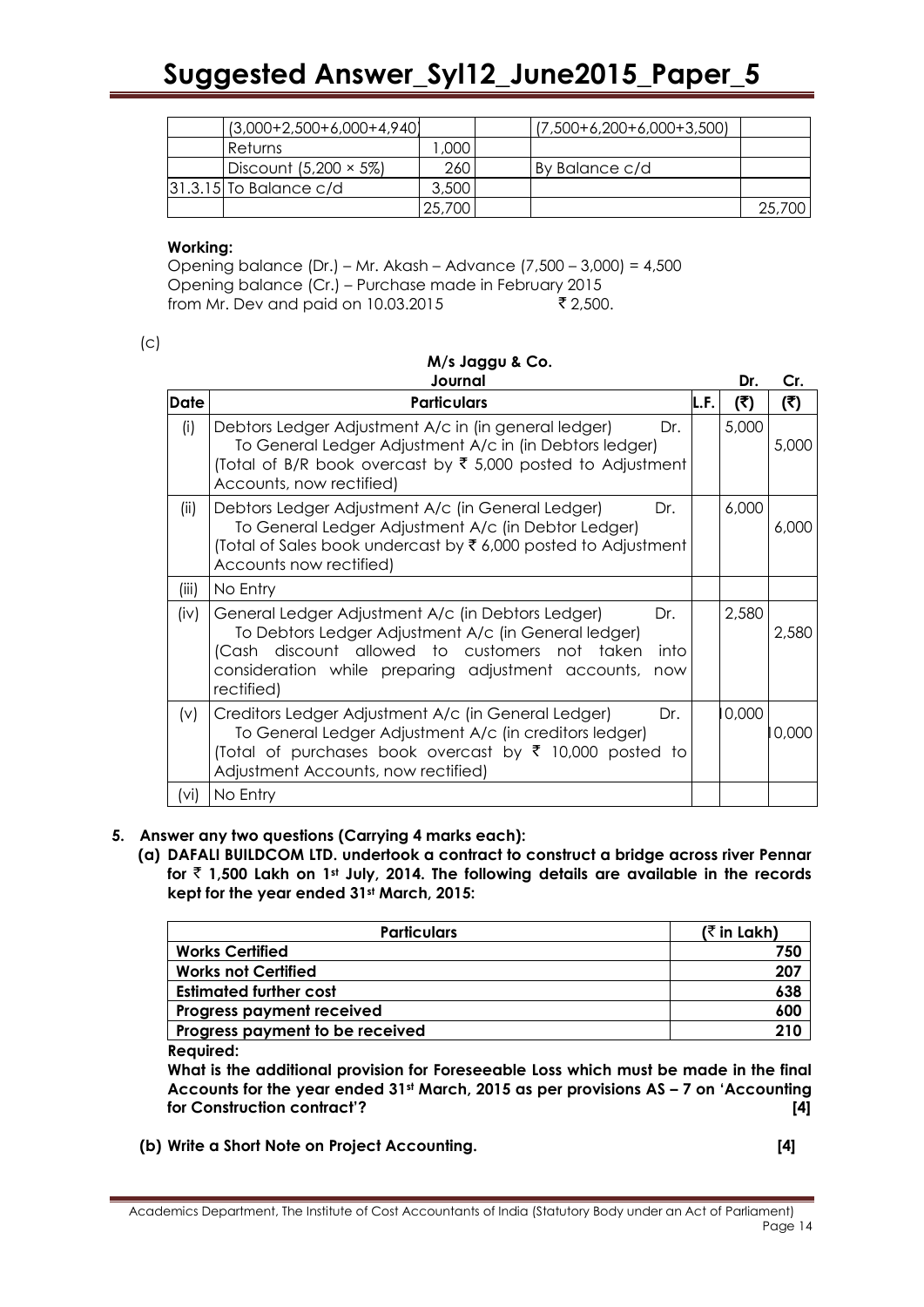**(c) PRARTHNA & PIYUSH Publication publishes a monthly magazine on the 15th of every month. It sells advertising space in the magazine to advertisers on the terms of 80% sale value payable in advance and the balance within 30 days of the release of the publication. The sale of space for the March 2015 issue was made in February 2015.**  The magazine was published on its scheduled date. It received  $\bar{\tau}$  2,40,000 on **10.03.2015 and** ` **60,000 on 10.04.2015 for the March, 2015 issue.**

**Discuss in the context of AS – 9 the amount of revenue to be recognized and the treatment of the amount received from advertisers for the year ending 31.03.2015. [4]**

#### **Answer:**

5. (a) As per AS – 7, "Construction contract", when it is probable that total contract costs will exceed total revenue, the expected loss should be immediately recognized as an expenses. The amount of such a loss is determined irrespective of (a) whether or not work has commenced on the contract, (b) the stage of completion of contract activity as per AS – 7, (c) the amount of profit expected to arise on other contracts which are not treated as a single contract.

In this case the anticipated losses are calculated as follows:-

#### **Anticipated or Foreseeable Loss**:

| <b>Particulars</b>                          | $($ ₹ in lakh) |
|---------------------------------------------|----------------|
| <b>Works Certified</b>                      | 750            |
| Works not certified                         | 207            |
| Add: Further cost of contract to completion | 638            |
|                                             | 1,595          |
| Less: Contract price                        | 500, ا         |
| Anticipated/Foreseeable loss                | 95             |

Stage of completion = work certified + works not certified =  $750 + 207 = 957$  lakh Work completion in  $\frac{957}{1,595}$  × 100 = 60%

Recognition of contract revenue: Total contract price  $\times$  0.60 = 1,500  $\times$  0.60 = ₹ 9000 lakh Current year's loss =  $957 - 900 = ₹ 57$  lakh Provision to be made for anticipated loss =  $\bar{z}$  95 – 57 =  $\bar{z}$  38 lakh

#### (b) **Project Accounting**:

Project accounting is the practice of creating financial reports specifically designed to track the financial progress of projects, which can then be used by managers to aid project management.

Utilizing project accounting provides Project managers with the ability to accurately assess and monitor project budgets and ensure that the project is proceeding on budget. Project managers can quickly address any cost overruns and revise budgets if necessary.

Project accounting allows companies to accurately assess the ROI of individual projects and enables true performance measurement. Project managers are able to calculate funding advances and actual versus budgeted cost variances using project accounting. As revenue, costs, activities and labours are accurately tracked and measured, project accounting provides future benefits to the organization. Future quotes and estimates can be fine-tuned based on past project performance. Project accounting can also have an impact on the investment decisions that companies make. As companies seek to invest in new projects with low upfront costs,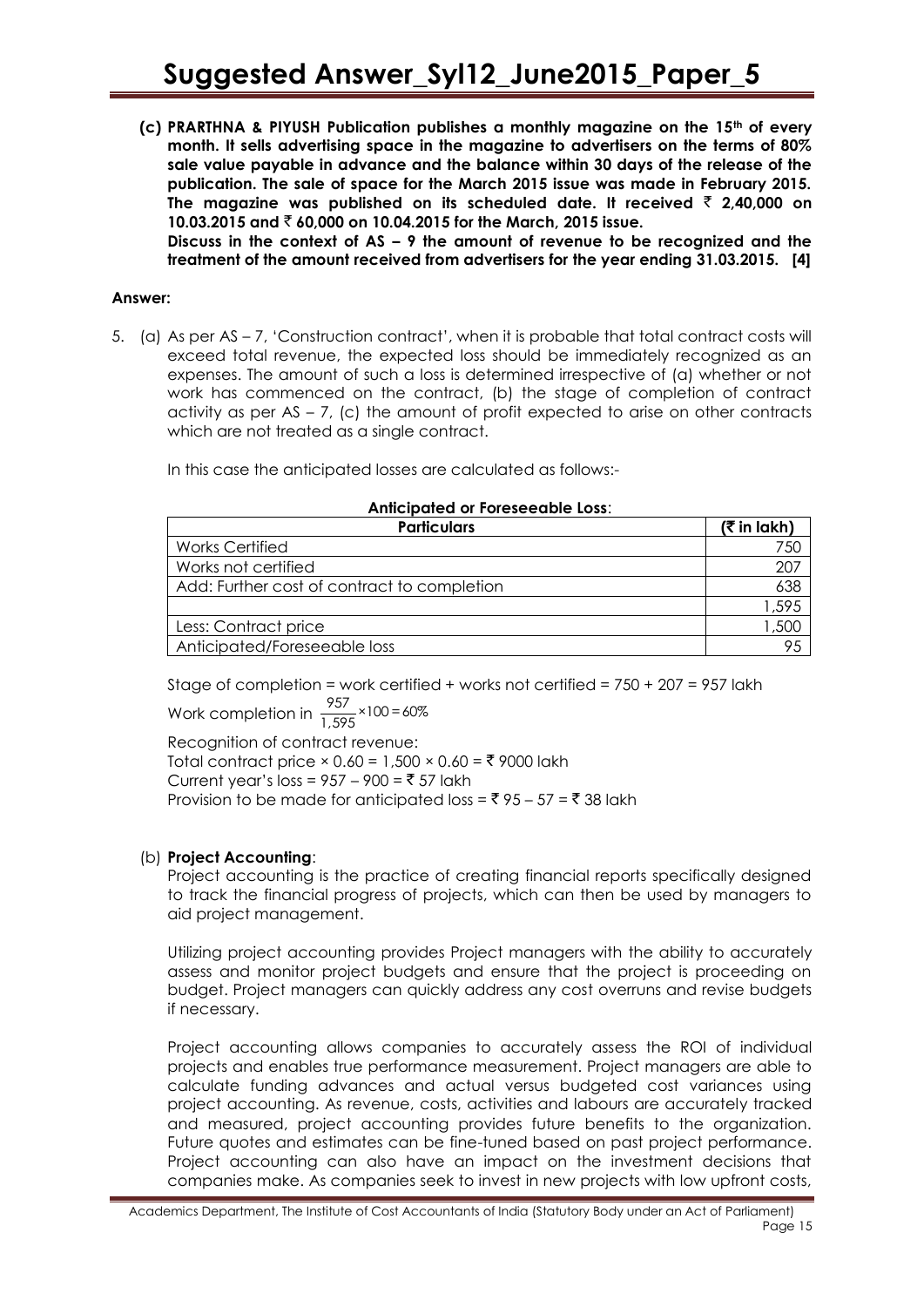less risk, and longer-term benefits, the costs and benefit information from a project accounting system provides crucial feedback that improves the quality of such important decisions.

(c) As per Accounting Standard – 9 (Revenue Recognition) Revenue from sale or rendering of services should be recognized at the time of the sale or rendering of services. If at the time of rendering of services or sales there is significant uncertainty in ultimate collection of the revenue, then the revenue recognition is postponed and in such cases the revenue should be recognized only when it becomes reasonably certain that ultimate collection will be made.

In the present question 80% of the sale price of advertising space in the magazine is paid in advance and the balance of 20% is paid within 30 days of the release of publication, to the advertiser.

Here on 10.03.2015 the advertiser received ₹2,40,000 i.e. 80% (80% of ₹2,40,000 + ₹60,000 i.e. ₹3,00,000) of the sale price in advance and balance of 20% i.e. ₹60,000 is paid on 10.04.2015 but the total amount of revenue will be recognized as on 31.03.2015 as there was no significant uncertainty regarding the recognition of revenue as on that date.

**6. Answer any two questions (Carrying 8 marks each):**

**(a) BABAI sold goods to KACHARI for** ` **90,000 on 1st April, 2014 for which the later accepted three bills of** ` **30,000 each due respectively in 1,2 and 3 months. The first bill is retained by Babai and is duly met. The second bill was discounted (discount being** ` **600) and is met in due course. The third bill is also discounted (discount being**  ` **900) and is dishonoured, the Noting charges being** ` **150.**

**New arrangements were duly made whereby Kachari pays Cash ₹ 10,150 and accepted a new bill due in 2 months for the balance of the amount with interest at 15% p.a. The bill is retained, on due date the same is dishonoured, noting charges being** ` **180. Kachari declared insolvent on 15th Sept. 2014 and 35 paise in a rupee were received from his estate.** 

**Required:** 

**Pass Journal entries in the Books of BABAI. [8]**

- 
- **(b) On 15th December, 2014 the premises of NAGAR LTD. Were destroyed by fire, but sufficient records were saved from which the following particulars were ascertained:**

|                                                                | ₹         |
|----------------------------------------------------------------|-----------|
| Stock at cost on 1st April, 2013                               | 2,20,500  |
| Stock at cost on 31st March, 2014                              | 2,38,800  |
| Purchases less returns, year ended 31st March, 2014            | 11,94,000 |
| Sales less returns, year ended 31st March, 2014                | 14,61,000 |
| Purchases less returns, 1st April, 2014 to 15th December, 2014 | 10,15,000 |
| Sales less returns, 1st April, 2014 to 15th December, 2014     | 11,62,000 |

**In valuing stock for Balance Sheet as at 31st March, 2014** ` **6,900 had been written off for certain stock which was a poor selling line, having cost of** ` **20,700. A portion of**  these goods were sold in June, 2014 at a loss of  $\bar{z}$  750 on the original cost of  $\bar{z}$  10,350. **The remainder of this stock was now estimated to be worth the original cost. Subject to the above exception, gross profit had remained at a uniform rate throughout. The**  stock salvaged was  $\bar{z}$  17,500. The stock was insured for  $\bar{z}$  2,50,000. **Required:** 

**Calculate the amount of claim to be lodged with the Insurance company for Loss of Stock. [8]**

**(c)** MR. NAITIK sends goods to the value of  $\bar{\tau}$  9,37,500 at cost to MR. JATIN on **consignment basis to be sold at 5% commission on sales on 01.01.2015. Jatin**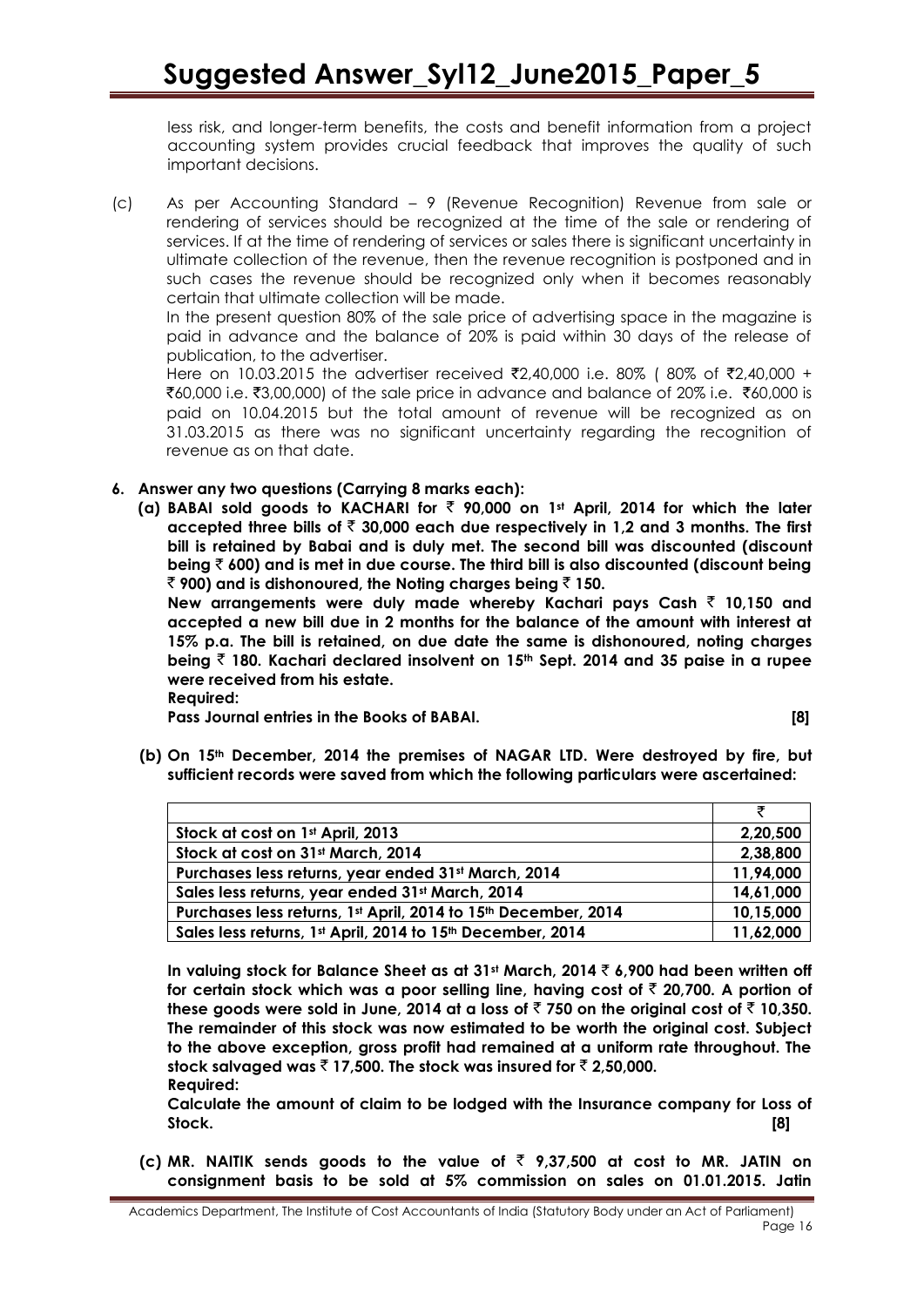accepted a bill of  $\bar{z}$  2,50,000 drawn by Naitik for 4 months on the same date. Naitik **discounted the bill with his banker @ 15% p.a. on 04.02.2015. Naitik incurred** ` **75,000 by way of freight and other expenses, whereas expenses of Jatin were** ` **50,000 out of**  which 60% were non-recurring. Jatin sent the final balance of ₹7,68,750 to Naitik on **31.03.2015 along with account sales. The Gross Profit margin is 25% on Sales and 10% of Goods Remained unsold with Jatin.**

**In the Book of Babai**

- **You are required to prepare:**
- **(i) Consignment Account and**
- **(ii) Jatin Account – in the books of Mr. Naitik. [8]**

#### **Answer:**

(b)

**6. (a)**

|                 | <b>Journals</b>                                                                                                                                                         |    | Dr.             | Cr.           |
|-----------------|-------------------------------------------------------------------------------------------------------------------------------------------------------------------------|----|-----------------|---------------|
| Date            | <b>Particulars</b>                                                                                                                                                      | LF | ₹               | ₹             |
| 2014<br>April 1 | Bills receivable A/c<br>Dr.<br>To Kachari A/c<br>(Acceptance received for 3 bills for ₹ 30,000 each<br>payable at one, two and three months after date<br>respectively) |    | 90,000          | 90,000        |
|                 | April 1 Bank A/c<br>Dr.<br>Discount on Bills Receivable A/c<br>Dr.<br>To Bills receivable A/C<br>(Second bill discounted)                                               |    | 29,400<br>600   | 30,000        |
| April 1         | Dr.<br>Bank A/c<br>Discount on Bills Receivable A/c<br>Dr.<br>To Bills receivable A/C<br>(Third bill discounted)                                                        |    | 29,100<br>900   | 30,000        |
| May 4           | Bank A/c / Cash A/c<br>Dr.<br>To Bills receivable A/C<br>(Payment of first bill received)                                                                               |    | 30,000          | 30,000        |
| July 4          | Kachari A/c<br>Dr.<br>To Bank A/C<br>(Third bill dishonoured and noting charges paid by Bank)                                                                           |    | 30,150          | 30,150        |
| July 4          | Cash A/c<br>Dr.<br>To Kachari A/C<br>(Cash received from Kachari under new arrangement)                                                                                 |    | 10,150          | 10,150        |
| July 4          | Kachari A/c<br>Dr.<br>To Interest A/C [20,000 x 15% x 2/12]<br>(Interest charged on renewal of bill)                                                                    |    | 500             | 500           |
| July 4          | Bills receivable A/c<br>Dr.<br>To Kachari A/C<br>(Acceptance received for new bill)                                                                                     |    | 20,500          | 20,500        |
| Sept.7          | Kachari A/c<br>Dr.<br>To Bills receivable A/c<br>To Cash A/c (noting charges)<br>(Bill dishonoured by Kachari and noting charges paid)                                  |    | 20,680          | 20,500<br>180 |
|                 | Sept.15 Cash A/c (20,680 x 0.35)<br>Dr.<br>Bad debts A/c<br>Dr.<br>To Kachari A/C<br>(35 paise in a rupee received on the insolvency of Kachari)                        |    | 7,238<br>13,442 | 20,680        |

#### **Nagar Ltd.**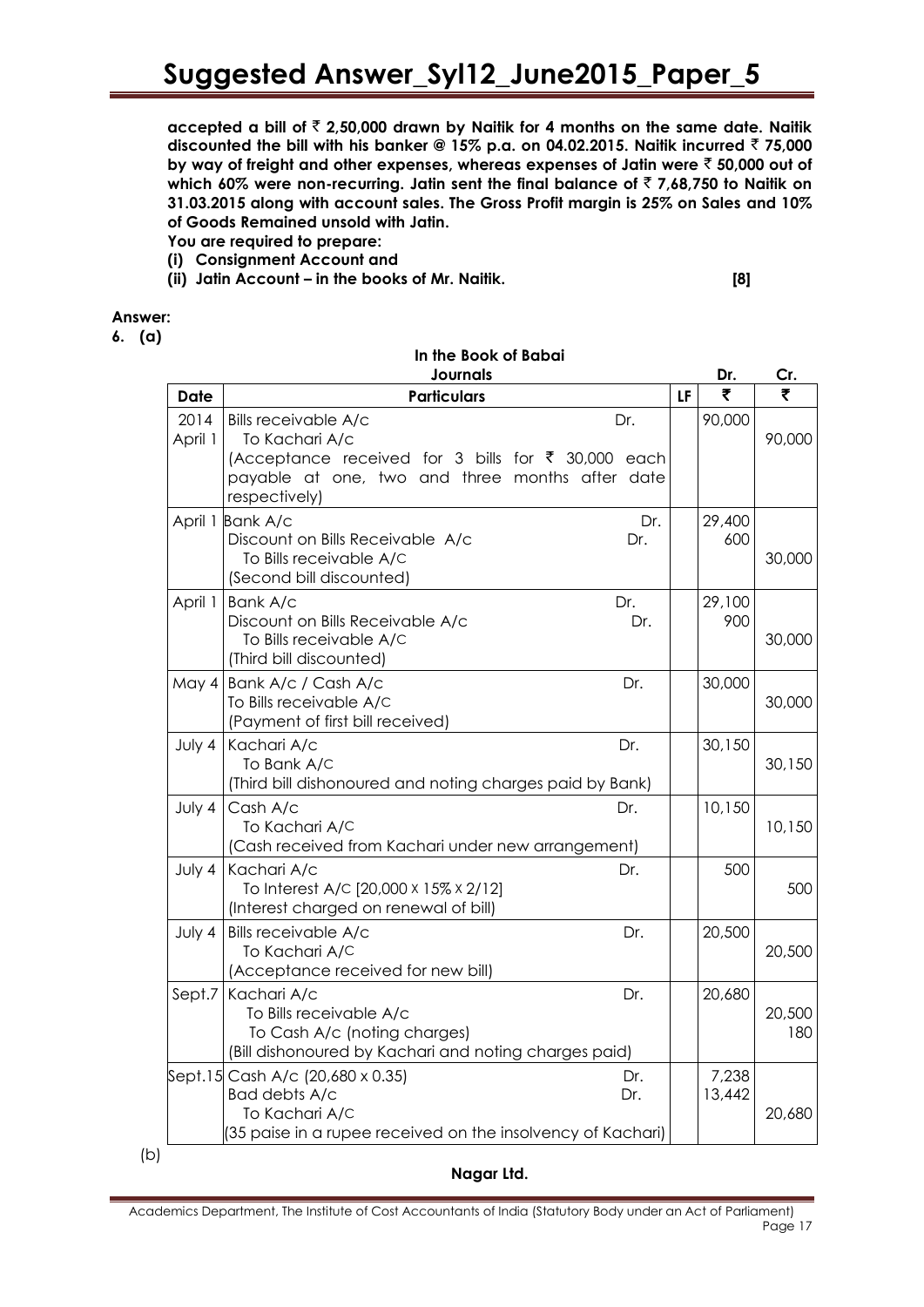| Dr.                       |           |                                 |          | Cr.       |
|---------------------------|-----------|---------------------------------|----------|-----------|
| <b>Particulars</b>        |           | <b>Particulars</b>              |          |           |
| To Opening Stock          |           | 2,20,500 By Sales less returns  |          | 14,61,000 |
| To purchases less returns |           | 11,94,000 By Closing Stock      | 2,38,800 |           |
| To Gross profit           |           | 2,92,200 Add: Value written off | 6,900    | 2,45,700  |
|                           | 17,06,700 |                                 |          | 17,06,700 |

#### **Trading Account for the year ended 31st March, 2014**

#### **Alternative Solution:**

| Dr.                           | Trading Account for the year ended 31.03.2014 |                                |              |                                            |                                     | Cr.                      |              |  |
|-------------------------------|-----------------------------------------------|--------------------------------|--------------|--------------------------------------------|-------------------------------------|--------------------------|--------------|--|
| <b>Particulars</b>            | <b>Normal</b><br><b>Item</b>                  | <b>Abnormal</b><br>ltem<br>(₹) | Total<br>(₹) | <b>Particulars</b>                         | <b>Normal</b><br><b>Item</b><br>(₹) | Abnormal<br>ltem<br>(₹)  | Total<br>(₹) |  |
| To, Opening<br>Stock A/c      | 2,20,500                                      |                                | 2,20,500     | By Sales less<br>Returns A/c               | 14,61,000                           | $\overline{\phantom{0}}$ | 14,61,000    |  |
| To, Purchases<br>less Returns | 11,73,300                                     | 20,700                         | 11,94,000    |                                            |                                     |                          |              |  |
| To, Gross<br>profit           | 2,92,200                                      |                                | 2,92,200     | By, Closing<br>Stock<br>$(2,38,800+6,900)$ | 2,25,000                            | 20,700                   | 2,45,700     |  |
|                               | 16,86,000                                     | 20,700                         | 17,06,700    |                                            | 16,86,000                           | 20,700                   | 17,06,700    |  |

Rate of Gross Profit = 
$$
\frac{(2,92,200 \times 100)}{14,61,000} = 20\%
$$

#### **Memorandum Trading Account For the period of 1st April, 2014 to 15th December, 2014**

| Dr.                                     |                                      |                                 |              |                           |                               | Сr.                      |                     |
|-----------------------------------------|--------------------------------------|---------------------------------|--------------|---------------------------|-------------------------------|--------------------------|---------------------|
| <b>Particulars</b>                      | <b>Normal</b><br><b>Items</b><br>(₹) | Abnormal<br><b>Items</b><br>(3) | Total<br>(₹) | <b>Particulars</b>        | <b>Normal</b><br><b>Items</b> | Abnormal<br><b>Items</b> | <b>Total</b><br>(3) |
| To Opening Stock                        | 2,25,000                             | 20,700                          | 2,45,700     | By Sales                  | 1,52,400                      | 9,600                    | 11,62,000           |
| To Purchases                            | 10,15,000                            |                                 | 10,15,000    | By Loss                   |                               | 750                      | 750                 |
| To Gross Profit (20% of<br>₹ 11,52,400) | 2,30,480                             |                                 | 2,30,480     | By Closing<br>Stock (B/f) | 3,18,080                      | 10.350                   | 3,28,430            |
|                                         | 14,70,480                            | 20.700                          | 14,91,180    |                           | 14,70,480                     | 20.700                   | 14,91,180           |

#### **Account of Loss of Stock:**

| 'Value of Stock on date of fire | 3,28,430 |
|---------------------------------|----------|
| Less: Stock Salvaged            | 17,500   |
| Loss of Stock by fire           | 3,10,930 |

Since the value of the stock is more than the Insurance policy. Avg Clause should be applied.

#### **Application of Average Clause:**

Amount of claim = Loss of Stock by Firex This resear where the Amount of claim Insured Amount

$$
= 3,10,930 \times \frac{2,50,000}{3,28,430} = ₹2,36,679
$$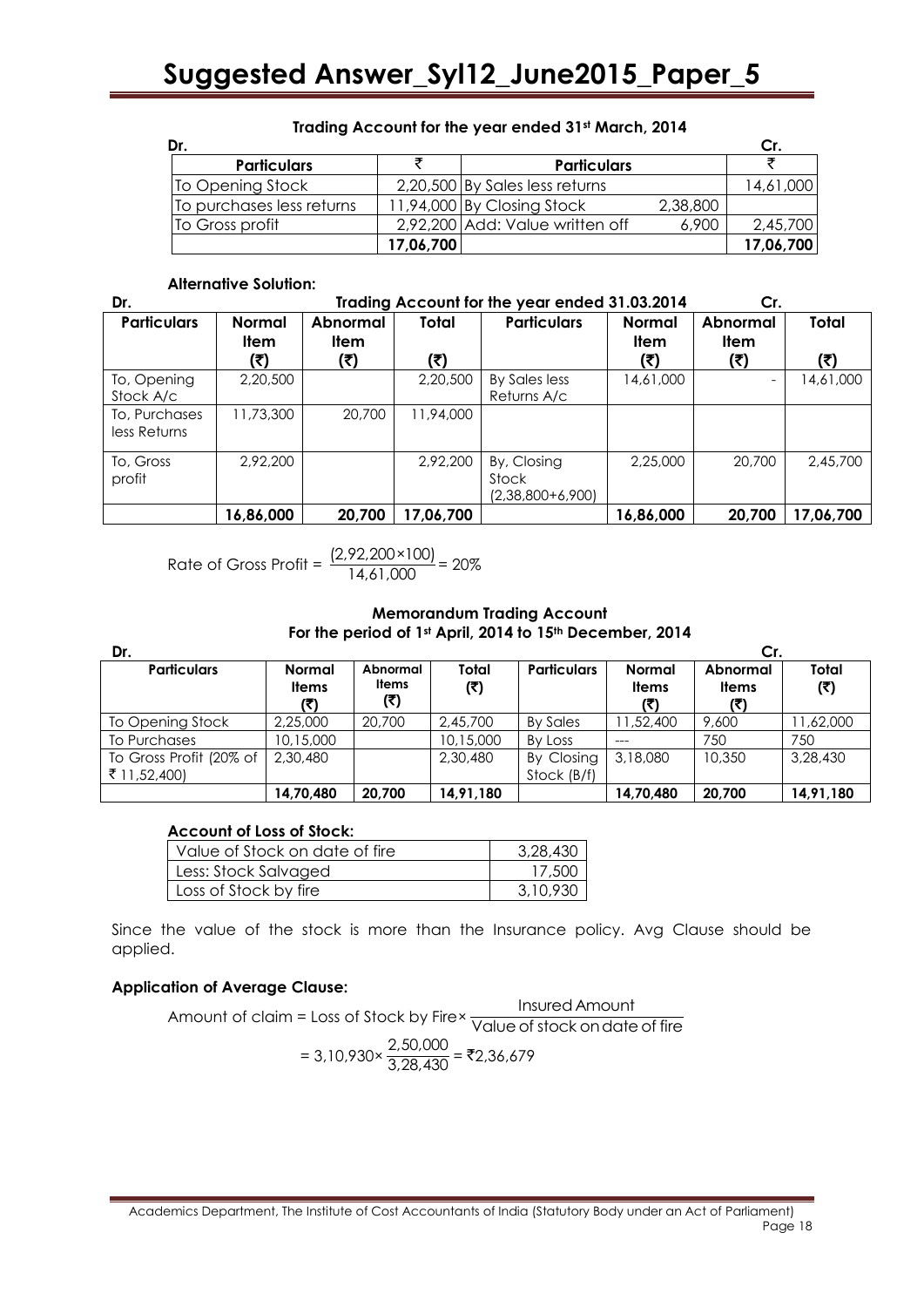### **(c)**

#### **In the Books of Mr. Naitik Consignment Account**

| Dr.         |                               |           |      |                                  | Cr.       |
|-------------|-------------------------------|-----------|------|----------------------------------|-----------|
| <b>Date</b> | <b>Particulars</b>            |           | Date | <b>Particulars</b>               |           |
|             | 01.01.15 To Goods Sent on     |           |      | 9,37,500 31.03.15 By Jatin's A/c | 11,25,000 |
|             | Consignment A/c               |           |      |                                  |           |
|             | To Cash A/c                   | 75,000    |      | By Stock on Consignment A/c      | 1,04,250  |
|             | $31.03.15$ To Jatin A/c (Exp) | 50,000    |      |                                  |           |
|             | To Jatin A/c (Comm)           | 56,250    |      |                                  |           |
|             | To General P&L A/c            | 1,10,500  |      |                                  |           |
|             |                               | 12,29,250 |      |                                  | 12,29,250 |

#### **Jatin Account**

| Dr.  |                    |           |      |                                                                         |           |
|------|--------------------|-----------|------|-------------------------------------------------------------------------|-----------|
| Date | <b>Particulars</b> |           | Date | <b>Particulars</b>                                                      |           |
|      |                    |           |      | 31.03.15 To Consignment A/c   11,25,000 01.01.15 By Bill receivable A/c | 2,50,000  |
|      |                    |           |      | 31.03.15 By Consignment A/c                                             | 50,000    |
|      |                    |           |      | By Consignment A/c                                                      | 56,250    |
|      |                    |           |      | By Bank A/c (Balance)                                                   | 7,68,750  |
|      |                    | 11,25,000 |      |                                                                         | 11,25,000 |

#### **Working Notes:**

1. Calculation of amount of goods sold on consignment: 9,37,500  $\frac{9,37,500}{1-0.25} \times 0.90 = \frac{9,37,500}{0.75}$  $\frac{0.9888}{0.75}$  × 0.90 = ₹ 11,25,000.

#### **Alternatively,**

#### **The amount of goods sold on consignment**

 $\overline{5}9,37,500 \times 90\% = \overline{5}8,43,750$ 

 $\therefore$  8,43,750 / 0.75 = ₹ 11,25,000

- 2. Calculation of commission entitlement: Commission = 5% of ₹ 11,25,000 = 56,250.
- 3. Gross profit margin  $= 25\%$ Hence cost margin  $= 75\%$ Hence cost of goods sold on consignment =  $\overline{5}$  11,25,000 (Sales) × 75%  $=$  ₹ 8,43,750 However, goods sold are 90% of the total consignment.

#### 4. **Calculation of closing stock on consignment**

| Goods sent on consignment                                         | = 10% of ₹9,37,500 | $=$ ₹ 93.750 |
|-------------------------------------------------------------------|--------------------|--------------|
| Naitik's proportionate expenses                                   | = 10% of ₹ 75,000  | $=$ ₹ 7.500  |
| Natin's proportionate expenses = $10\%$ of ₹ 30,000 (50,000 x60%) |                    | $= 73,000$   |
|                                                                   |                    | ₹1,04,250    |

**Note:** That only 10% of ₹ 30,000 of Jatin expenses representing his non-recurring expenses have been forming part of the computation of closing stock.

#### **Alternative solution: Particulars Amount (**`**)** Goods sent on consignment example 9,37,500 Add: Consignor"s Expenses 75,000 Add: Consignee's non recurring expenses and the state of the 30,000 state 30,000 state 30,000 state 30,000 state 30,000 state 30,000 state 30,000 state 30,000 state 30,000 state 30,000 state 30,000 state 30,000 state 30,00 10,42,500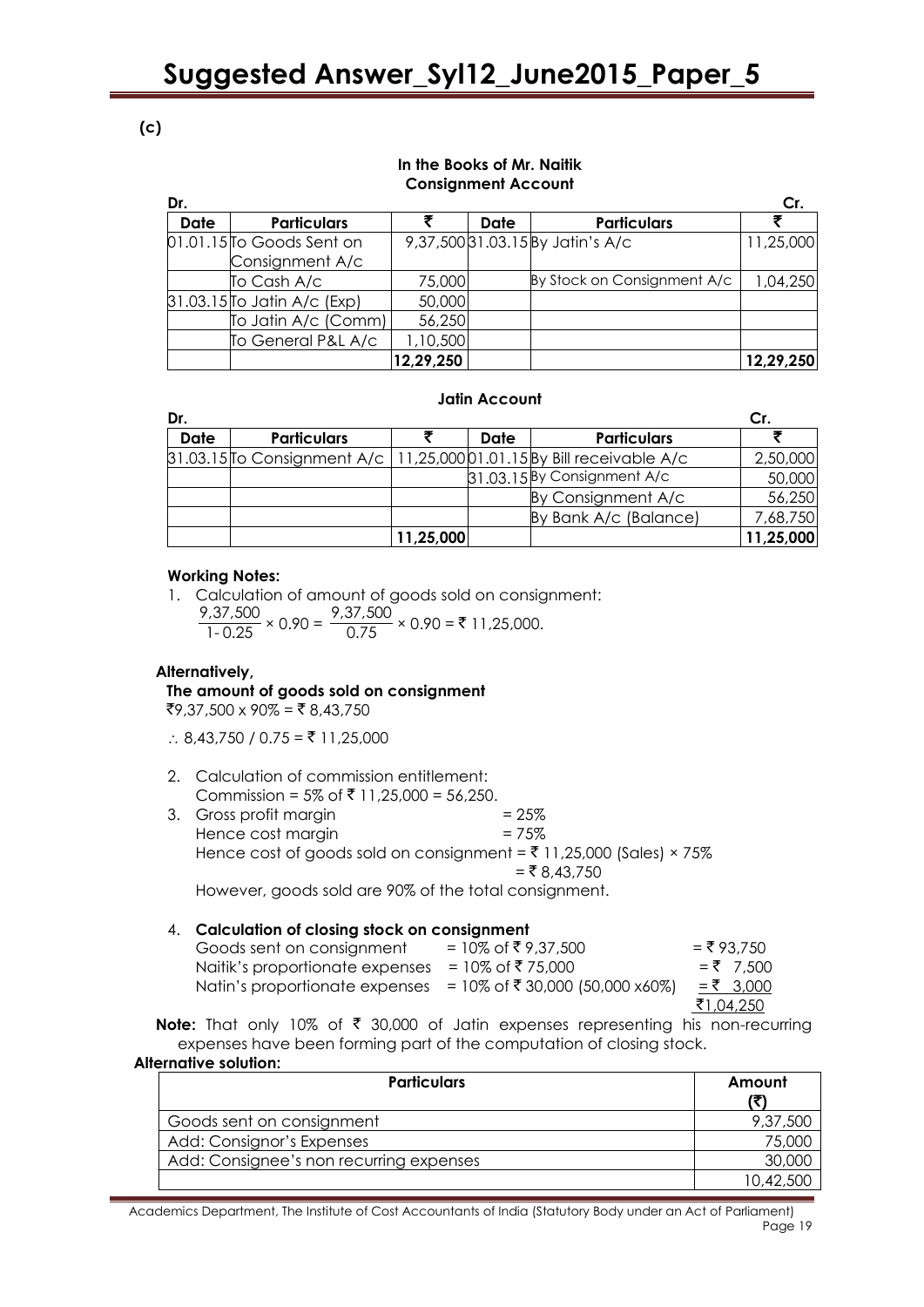- $\therefore$  Closing stock = 10,42,500 x 10% = 1,04,250
- **7. Answer any two questions (Carrying 8 marks each):**
	- **(a) On 1st April, 2014 NANU BANK LTD. had a balance of** ` **45 lakhs in 'Rebate on Bills, Discounted Account.'**

**During the year ended 31st March, 2015, Nanu Bank Ltd. discounted bills of exchange of** ` **51,000 lakh charging interest at 15% per annum, the average period of discount being for 73 days. Out of these, Bill of Exchange of** ` **3,067 lakh were due for realization from the acceptor/customers after 31st March, 2015, the average period outstanding after 31st March, 2015 being 53 days.** 

**You are required to pass the necessary Journal Entries and show the Ledger Accounts in the Books of NANU BANK LTD. pertain to**

- **(i) Rebate on Bills Discounted Account**
- **(ii) Interest and Discount Account [4+(2+2)]=8**

**(b) LONG LIFE ASSURANCE CO. LTD. furnishes you the following information:** 

| <b>Particulars</b>                                                                        |           |
|-------------------------------------------------------------------------------------------|-----------|
| Life Assurance Fund on 31.03.2015                                                         | 90,00,000 |
| The interim bonus paid during the previous two - years period to Policy                   | 1,50,000  |
| holders                                                                                   |           |
| Net Liability as per periodical Actuarial Valuation                                       | 75,00,000 |
| Surplus brought forward from the previous valuation                                       | 9,00,000  |
| The directors of the Company proposed to carry forward $\bar{z}$ 10,000 and to divide the |           |

**The directors of the Company proposed to carry forward** ` **10,00,000 and to divide the balance between the Policy holders and shareholders.** 

**You are required to show:** 

- **(i) The valuation Balance Sheet as on 31.03.2015**
- **(ii) The Net profit for the two years (valuation period)**
- **(iii) The distribution of the surplus (profit) [2+3+3]**

**(c) The following balances are extracted from the records of NARMODA ELECTRICITY CO. LTD. for the year ended March 31, 2015.**

| <b>Particulars</b>                   | $\bar{z}$ (in lakh) | <b>Particulars</b>                   | ₹ (in lakh) |
|--------------------------------------|---------------------|--------------------------------------|-------------|
| Balance as on 1st April, 2014:       |                     | <b>Expenses of Management</b>        | 14,400      |
| Land                                 |                     | 1,80,000 Cost of distribution        | 6,000       |
| <b>Machinery</b>                     | 7,20,000            | <b>Depreciation</b>                  | 24,000      |
| Mains                                |                     | 2,40,000 Sale of energy for lighting | 80,000      |
|                                      |                     | Sale of energy for power             | 76,000      |
| <b>Share Capital-Ordinary shares</b> |                     | 6,58,800 Meter Rent                  | 6,000       |
| <b>Debentures</b>                    |                     | 2,40,000 Interest on debentures      | 12,000      |
|                                      |                     | <b>Interim Dividend</b>              | 24,000      |
|                                      |                     | Net Revenue A/c as on 01.01.14       | 34,200      |
| <b>Expenditure during the year:</b>  |                     | <b>Depreciation Fund</b>             | 3,00,000    |
| Land                                 | 6,000               |                                      |             |
| <b>Machinery</b>                     |                     | 6,000 Sundry Debtors:                |             |
| <b>Mains</b>                         |                     | 61,200 For Energy Supplied           | 48,000      |
| <b>Sundry Creditors</b>              |                     | 1,200 Others                         | 600         |
| <b>Cost of Generation</b>            |                     | 42,000 Cash Balance                  | 6,000       |
| <b>Rent, Rates and Taxes</b>         | 6,000               |                                      |             |

**You are required to prepare:** 

**(i) Revenue Account and** 

**(ii) Net Revenue Account for the year ended March 31, 2015**

**(iii) General Balance Sheet as at 31.03.2015.**

**(Note: Schedules / Note to Balance Sheet are not required) [3+2+3]**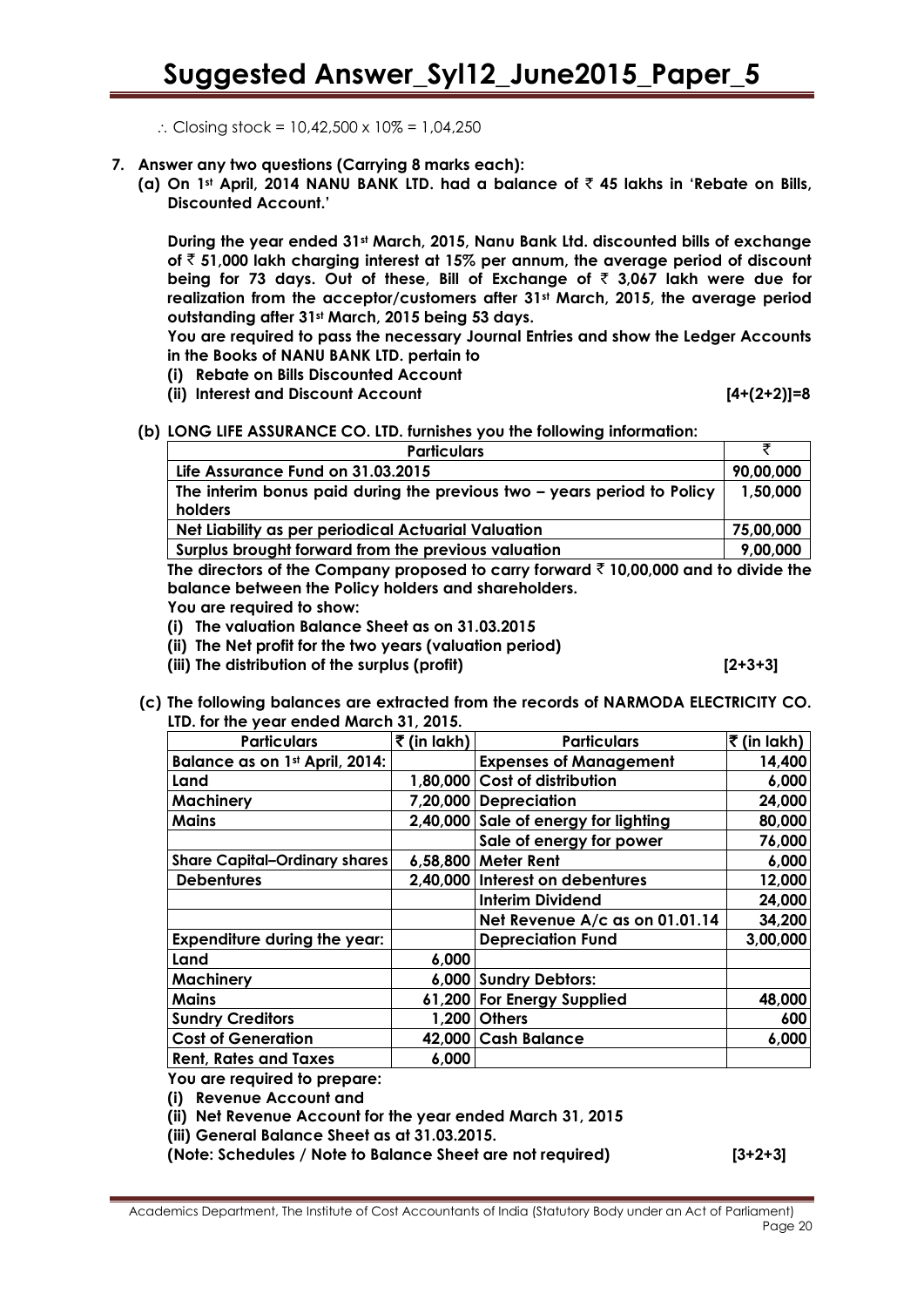**7.** (a)

#### **In the Books of NANU BANK LTD. Journal**

 **(**` **in Lakhs) Date**  $\qquad$  **Particulars Particulars Debit (₹) Credit (₹)** 01.04.2014 Rebate on Bills Discounted A/c Dr. 145 To, Interest and Discount A/c 45 [ Being the transfer of opening balance to Rebate on Bills **Discounted1** 2014-2015 Cash A/c Dr. 51,000 To, Bills Purchased and Discounted A/c 51,000 [ Being the discounted bills collected] 2014-2015 | Bills Purchased and Discounted A/c Dr. 151,000 To, Interest and Discount A/c<br>  $\begin{bmatrix} 15 & 73 \\ 35 & 1000 \\ 0 & 0 & 0 \end{bmatrix}$  $\begin{bmatrix} 15 & 73 \\ 751,000 \times - \times - \times \\ 100 & 365 \end{bmatrix}$ 15 73 100 365 1,530 To, Customers' / Clients' A/c 49,470 [ Being discounting of bills during the year] 31.03.2015 Interest and Discount A/c Dr.<br> $\begin{bmatrix} 15 & 53 \end{bmatrix}$ ₹ ₹3, 067 ×  $\frac{15}{100}$  ×  $\frac{53}{365}$ 15 53 100 365 66.80 To, Rebate on Bills Discounted A/c 66.80 [Being provision made for unexpired discount on 31st March 2015] 31.03.2015 Interest and Discount A/c Dr. 1,508.20 To, Profit & Loss A/c 1,508.20 [Being the transfer of Interest and Discount A/c balance to the Profit and Loss A/c]

| Dr.        | <b>Rebate on Bills Discounted Account</b> |        |                    |                                                   | Cr.    |
|------------|-------------------------------------------|--------|--------------------|---------------------------------------------------|--------|
| Date       | <b>Particulars</b>                        | Amount | Date               | <b>Particulars</b>                                | Amount |
| 01.04.2014 | To, Interest & Discount<br>A/C            |        | 45.00   01.04.2014 | By, Balance b/d                                   | 45.00  |
|            | 31.03.2015   To, Balance c/d              |        |                    | 66.80 31.03.2015   By, Interest & Discount<br>A/C | 66.80  |
|            |                                           | 111.80 |                    |                                                   |        |

| Dr.        | <b>Interest and Discount Account</b>             |          |            |                                           | Cr.      |
|------------|--------------------------------------------------|----------|------------|-------------------------------------------|----------|
| Date       | <b>Particulars</b>                               | Amount   | Date       | <b>Particulars</b>                        | Amount   |
| 31,03.2015 | To, Rebate on Bills<br>Discounted A/c            | 66.80    | 01.04.2014 | By, Rebate on Bills<br>Discounted A/c     | 66.80    |
|            | 31.03.2015   To, Profit & Loss A/c<br>(Transfer) | 1,508.20 | 2014-2015  | By, Bills Purchased<br>and Discounted A/c | 1,508.20 |
|            |                                                  | 1,575.00 |            |                                           | 1,575.00 |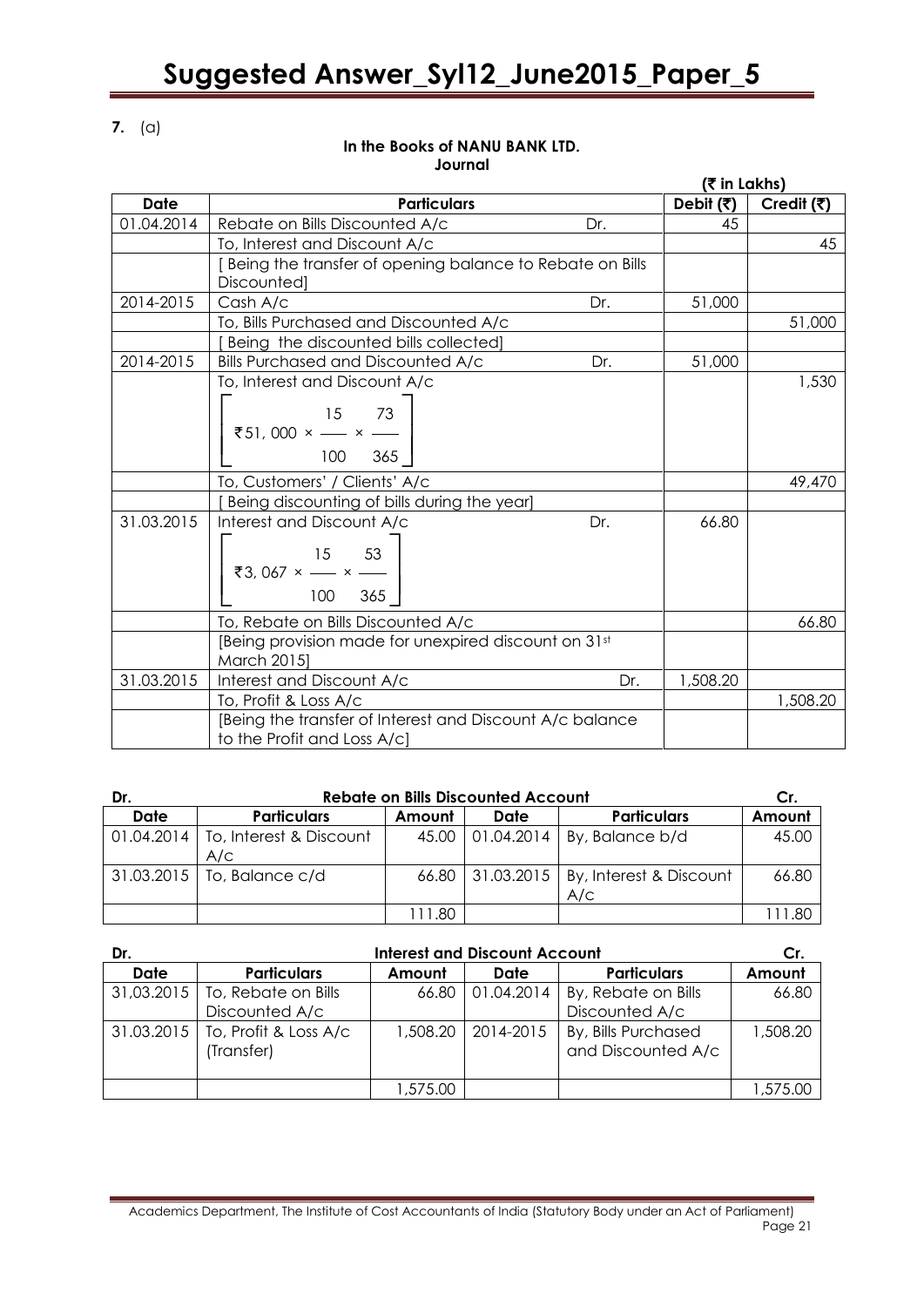(b)

#### **LONG LIFE ASSURANCE CO. LTD. Valuation Balance Sheet as at March 31, 2015**

| , and and it panamed bilder as an interent prised to |           |                               |           |  |
|------------------------------------------------------|-----------|-------------------------------|-----------|--|
| <b>Particulars</b>                                   |           | <b>Particulars</b>            |           |  |
| Net liability as per actuarial valuation             |           | 75,00,000 Life Assurance Fund | 90,00,000 |  |
| Surplus (Balancing Figure)                           | 15,00,000 |                               |           |  |
|                                                      | 90,00,000 |                               | 90,00,000 |  |

#### **Statement showing net profit for the valuation period**

Net profit for valuation period: (As per valuation Balance Sheet)

|    | Surplus as per valuation balance sheet | 15,00,000  |
|----|----------------------------------------|------------|
| B. | Add: Interim Bonus distributed         | 1,50,000   |
|    | C. Less: Surplus in the beginning      | (9,00,000) |
|    | D. Net profit for the valuation period | 7,50,000   |

Distribution of Surplus

| Α.            | Total surplus                           | 16,50,000 |
|---------------|-----------------------------------------|-----------|
| В.            | Less: Surplus to be carried forward     | 10,00,000 |
|               |                                         | 6,50,000  |
| $\mathsf{C}.$ | Shareholders (5% of ₹ 6,50,000)         | 32,500    |
| ID.           | Policy holders (95% of ₹ 6,50,000)      | 6,17,500  |
| Е.            | Less: Interim bonus already distributed | 1,50,000  |
|               | Bonus still due to Policy holders       | 4,67,500  |

 $(c)$ 

#### **NARMODA ELECTRICITY CO. LTD. Revenue Account for the Year ended 31st March, 2015**

| Dr.                             |           |                                       | Cr.                  |
|---------------------------------|-----------|---------------------------------------|----------------------|
| <b>Particulars</b>              | ₹ in lakh | <b>Particulars</b>                    | $\bar{\tau}$ in lakh |
| To Cost of Generation           |           | 42,000 By Sale of energy for lighting | 80,000               |
| To Cost of Distribution         |           | 6,000 By Sale of energy for power     | 76,000               |
| To Rent, Rates & Taxes          |           | 6,000 By Meter Rent                   | 6,000                |
| To Management Expenses          | 14,400    |                                       | 1,62,000             |
| To depreciation                 | 24,000    |                                       |                      |
| To Net Revenue Account (Trans.) | 69,600    |                                       |                      |
|                                 | ,62,000   |                                       | 1,62,000             |

#### **Net Revenue Account for the year ended 31st March, 2015**

| Dr.                      |                                  |                       |                      |  |  |
|--------------------------|----------------------------------|-----------------------|----------------------|--|--|
| <b>Particulars</b>       | $\bar{\bar{\mathbf{z}}}$ in lakh | <b>Particulars</b>    | $\bar{\tau}$ in lakh |  |  |
| To Interest on Debenture |                                  | 12,000 By Balance b/d | 34,200               |  |  |
| To Interim Dividend      |                                  | 24,000 By Revenue A/c | 69,600               |  |  |
| To Balance c/d           | 67,800                           |                       |                      |  |  |
|                          | ,03,800                          |                       | 1,03,800             |  |  |

#### **General Balance Sheet as on 31st March, 2015**

| <b>Liabilities</b>      | $\bar{\tau}$ in lakh | <b>Assets</b>                     |        | $\bar{\tau}$ in lakh |
|-------------------------|----------------------|-----------------------------------|--------|----------------------|
| Capital Account         |                      | Capital Account:                  |        |                      |
| Amount received         |                      | 8,98,800 Amount expended on works |        | 12,13,200            |
| Sundry creditors        |                      | 1,200Sundry Debtor                |        |                      |
| Net revenue a/c balance |                      | 67,800 For Energy supplied        | 48,000 |                      |
| Depreciation fund A/c   | 3,00,000 Others      |                                   | 600    | 48,600               |
|                         |                      | Cash balance                      |        | 6,000                |
|                         | 12,67,800            |                                   |        | 12,67,800            |